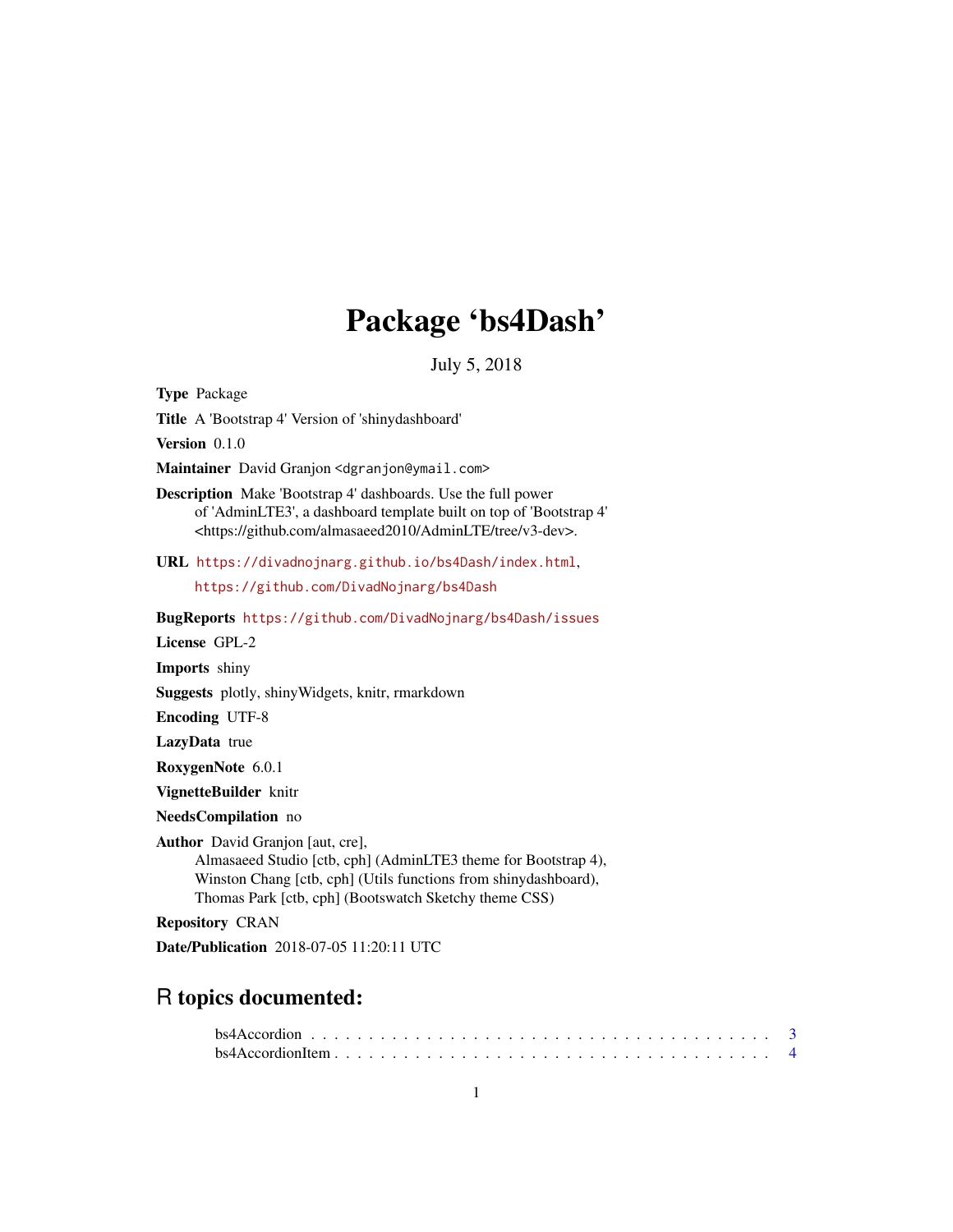|                                                                                                                        | 5              |
|------------------------------------------------------------------------------------------------------------------------|----------------|
|                                                                                                                        | 6              |
|                                                                                                                        | $\overline{7}$ |
|                                                                                                                        | 9              |
|                                                                                                                        | 10             |
|                                                                                                                        | 13             |
|                                                                                                                        | 14             |
|                                                                                                                        | 15             |
|                                                                                                                        | 15             |
|                                                                                                                        | 16             |
|                                                                                                                        | 16             |
|                                                                                                                        | 17             |
|                                                                                                                        | 17             |
| $bs4DashSidebar \dots \dots \dots \dots \dots \dots \dots \dots \dots \dots \dots \dots \dots \dots \dots \dots \dots$ | 18             |
|                                                                                                                        | 19             |
|                                                                                                                        | 20             |
|                                                                                                                        | 21             |
|                                                                                                                        | 22             |
|                                                                                                                        | 23             |
|                                                                                                                        | 25             |
|                                                                                                                        | 26             |
|                                                                                                                        | 27             |
|                                                                                                                        | 29             |
|                                                                                                                        | 29             |
|                                                                                                                        | 30             |
|                                                                                                                        | 30             |
|                                                                                                                        | 31             |
|                                                                                                                        | 33             |
|                                                                                                                        | 33             |
|                                                                                                                        | 33             |
| $bs4TabSetPanel \ldots \ldots \ldots \ldots \ldots \ldots \ldots \ldots \ldots \ldots \ldots \ldots \ldots$            | 34             |
|                                                                                                                        | 34             |
| $bs4TimelineEnd$                                                                                                       | 36             |
|                                                                                                                        | 36             |
|                                                                                                                        | 37             |
|                                                                                                                        |                |
|                                                                                                                        | 38             |
| bs4UserCard                                                                                                            | 39             |
| bs4ValueBox                                                                                                            | 40             |
| $bs4ValueBoxOutput \ldots \ldots \ldots \ldots \ldots \ldots \ldots \ldots \ldots \ldots \ldots \ldots \ldots$         | 42             |
|                                                                                                                        | 42             |
|                                                                                                                        | 43             |
|                                                                                                                        | 43             |
|                                                                                                                        | 44             |
|                                                                                                                        |                |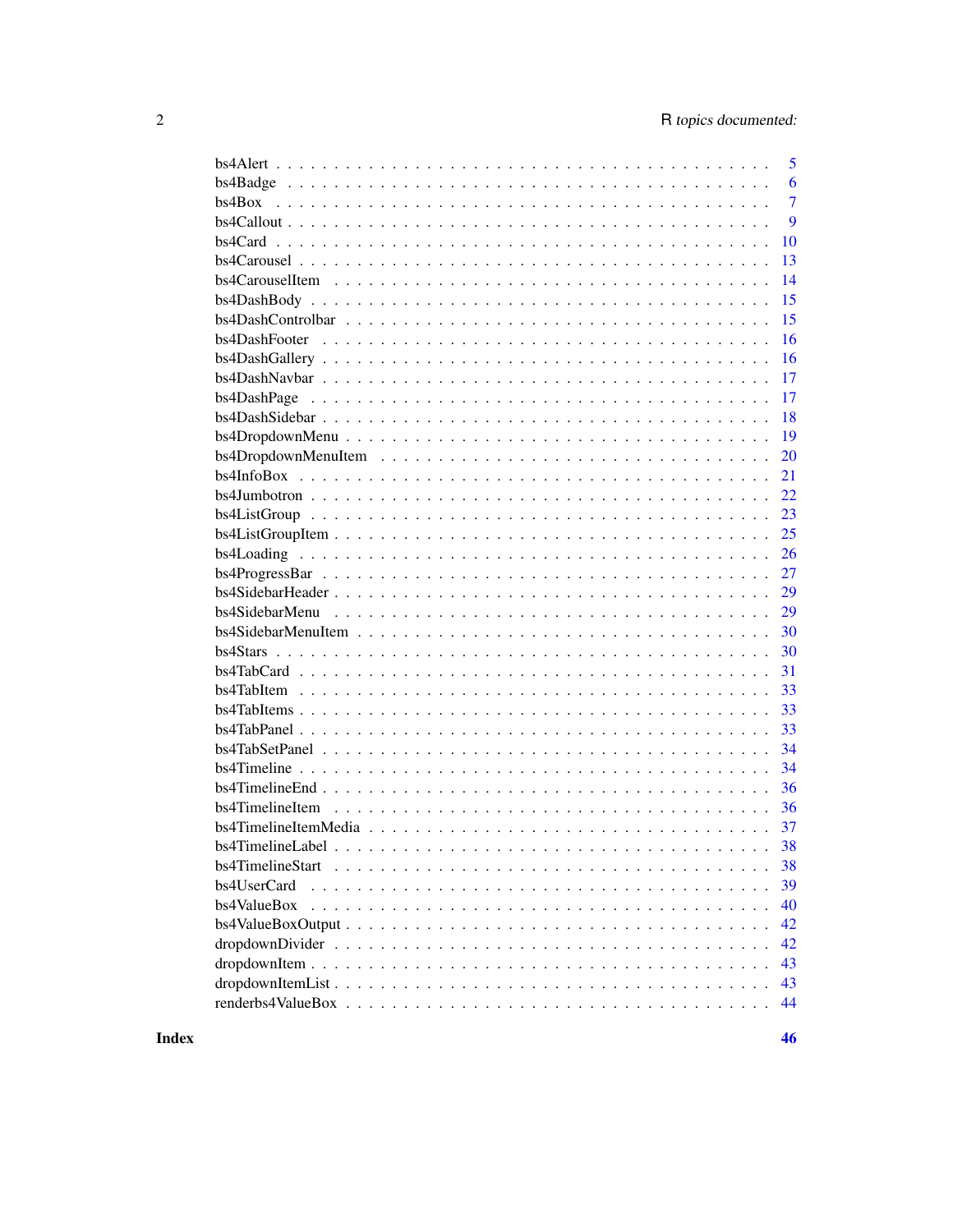<span id="page-2-0"></span>

Beautiful accordion from AdminLTE3

#### Usage

```
bs4Accordion(...)
```
#### Arguments

... Slot for bs4AccordionItem.

#### Author(s)

David Granjon, <dgranjon@ymail.com>

```
if(interactive()){
library(shiny)
library(bs4Dash)
 shiny::shinyApp(
  ui = bs4DashPage(
    navbar = bs4DashNavbar(),
    sidebar = bs4DashSidebar(),
     controlbar = bs4DashControlbar(),
     footer = bs4DashFooter(),
     title = "test",
     body = bs4DashBody(
     bs4Accordion(
      bs4AccordionItem(
       id = "item1",title = "Item 1"status = "danger",
       "Anim pariatur cliche reprehenderit, enim
       eiusmod high life accusamus terry richardson ad
       squid. 3 wolf moon officia aute, non cupidatat
       skateboard dolor brunch. Food truck quinoa nesciunt
       laborum eiusmod. Brunch 3 wolf moon tempor, sunt
       aliqua put a bird on it squid single-origin coffee
       nulla assumenda shoreditch et. Nihil anim keffiyeh
       helvetica, craft beer labore wes anderson cred
       nesciunt sapiente ea proident. Ad vegan excepteur
       butcher vice lomo. Leggings occaecat craft beer farm-to-table,
       raw denim aesthetic synth nesciunt you probably haven't
       heard of them accusamus labore sustainable VHS"
```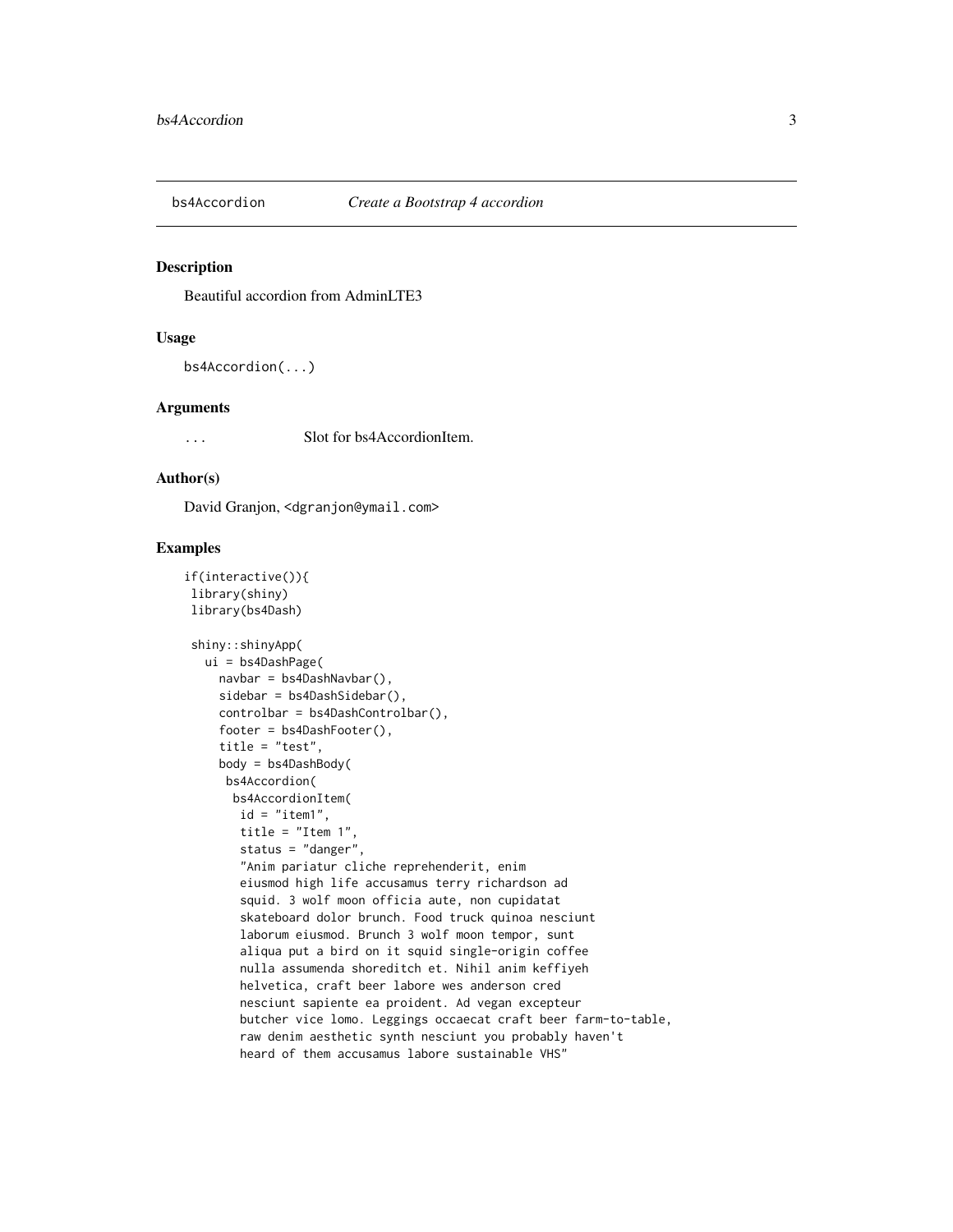```
),
      bs4AccordionItem(
       id = "item2",
       title = "Item 2",
       status = "warning",
       "Anim pariatur cliche reprehenderit, enim
       eiusmod high life accusamus terry richardson ad
       squid. 3 wolf moon officia aute, non cupidatat
       skateboard dolor brunch. Food truck quinoa nesciunt
       laborum eiusmod. Brunch 3 wolf moon tempor, sunt
       aliqua put a bird on it squid single-origin coffee
       nulla assumenda shoreditch et. Nihil anim keffiyeh
       helvetica, craft beer labore wes anderson cred
       nesciunt sapiente ea proident. Ad vegan excepteur
       butcher vice lomo. Leggings occaecat craft beer farm-to-table,
       raw denim aesthetic synth nesciunt you probably haven't
       heard of them accusamus labore sustainable VHS"
      )
     )
    )
  ),
  server = function(input, output) \{\})
}
```
bs4AccordionItem *Create a Bootstrap 4 accordion item*

### Description

To insert in a bs4Accordion

# Usage

```
bs4AccordonItem(..., id, title = NULL, status = NULL, width = 12)
```
# Arguments

| $\cdots$ | Item content.                                                                        |
|----------|--------------------------------------------------------------------------------------|
| id       | Item unique id.                                                                      |
| title    | Item title.                                                                          |
| status   | Item color. "primary", "success", "warning", "danger" or "info". NULL by<br>default. |
| width    | The width of the accordion.                                                          |

# Author(s)

<span id="page-3-0"></span>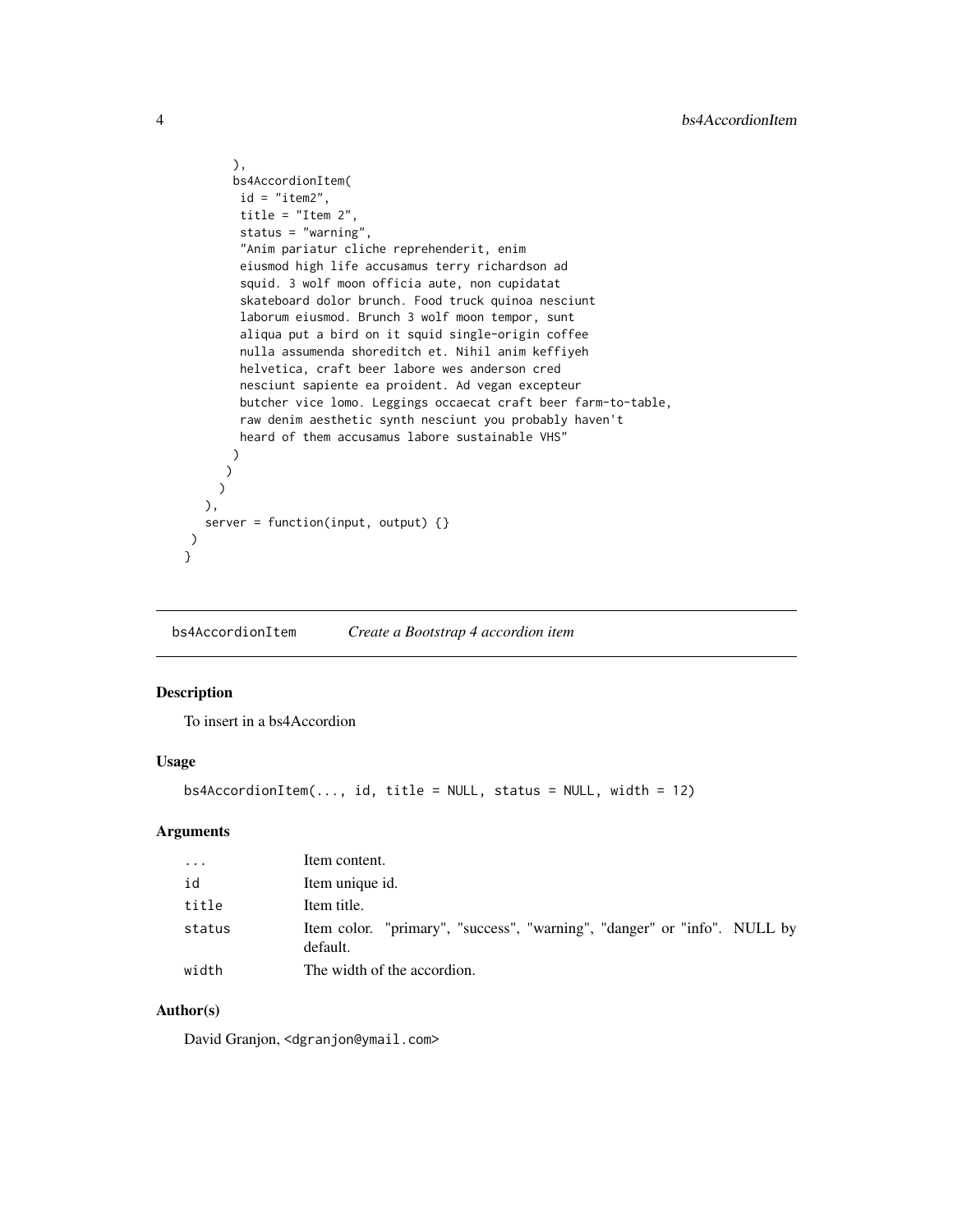<span id="page-4-0"></span>

AdminLTE3 alert

# Usage

```
bs4Alert(..., title, closable = TRUE, width = 6, elevation = NULL,status = c("primary", "warning", "danger", "info", "success"))
```
# Arguments

| $\cdot$ $\cdot$ $\cdot$ | Alert content.                                                     |
|-------------------------|--------------------------------------------------------------------|
| title                   | Alert title.                                                       |
| closable                | Whether to allow the user to close the alert. FALSE by default.    |
| width                   | Alert width. Between 1 and 12.                                     |
| elevation               | Alert elevation.                                                   |
| status                  | Alert status. "primary", "success", "warning", "danger" or "info". |

#### Author(s)

David Granjon, <dgranjon@ymail.com>

```
if(interactive()){
library(shiny)
library(bs4Dash)
shiny::shinyApp(
  ui = bs4DashPage(
    navbar = bs4DashNavbar(),
    sidebar = bs4DashSidebar(),
    controlbar = bs4DashControlbar(),
    footer = bs4DashFooter(),
    title = "test",
    body = bs4DashBody(
      title = "Alerts",
      bs4Alert(
       title = "Be Careful!",
       status = "danger",
       closable = FALSE,
       "Danger alert preview. This alert is not dismissable.
       A wonderful serenity has taken possession of my entire soul,
       like these sweet mornings of spring which
```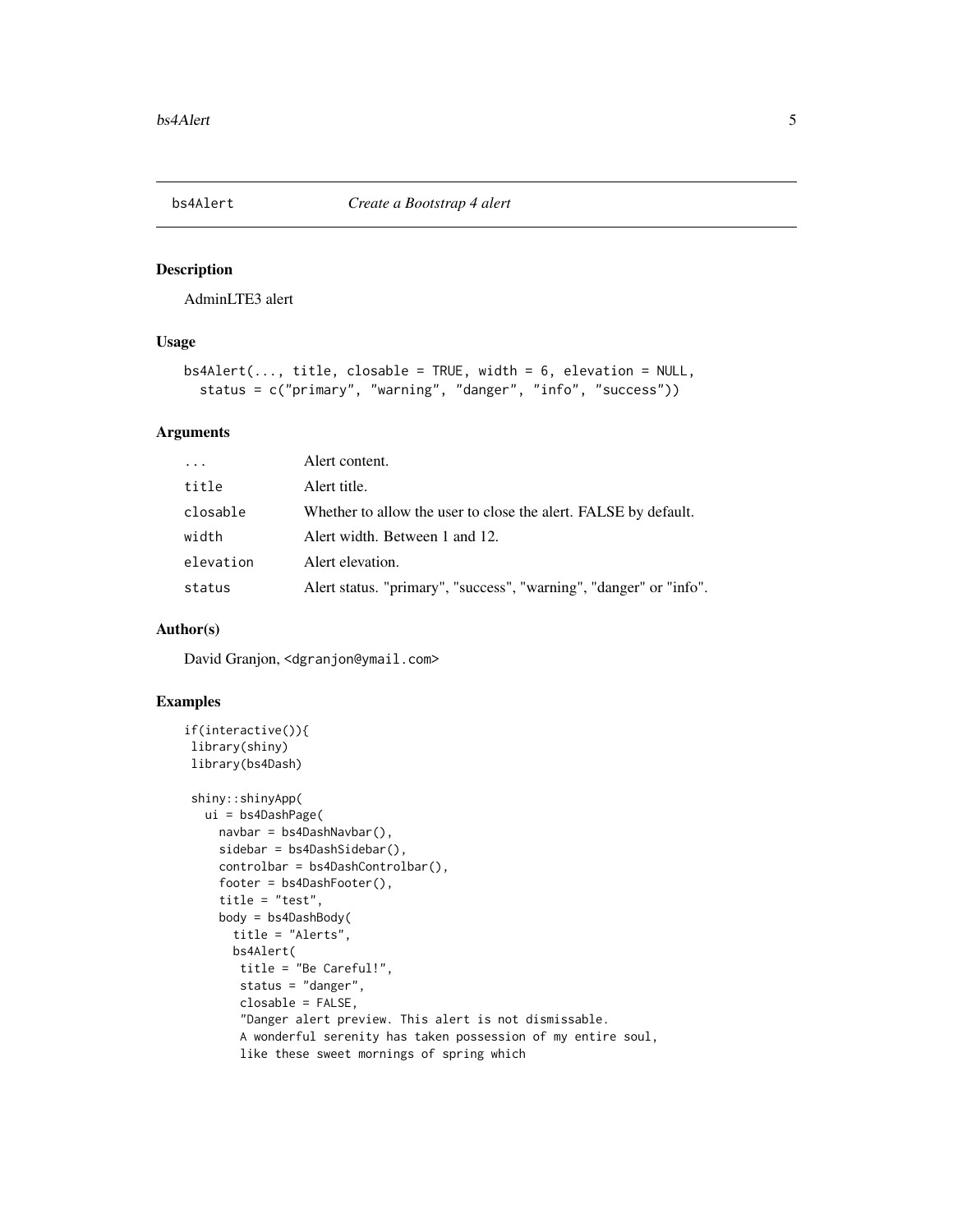```
I enjoy with my whole heart."
       ),
       bs4Alert(
        title = "Congratulation!",
        status = "success",
        closable = TRUE,
        elevation = 4,
        "Warning alert preview. This alert is dismissable.
        A wonderful serenity has taken possession of my entire soul,
        like these sweet mornings of spring which
        I enjoy with my whole heart."
       \mathcal{L})
  ),
  server = function(input, output) {}
)
}
```
bs4Badge *Create a Bootstrap 4 dashboard badge item*

#### Description

Beautiful badge from AdminLTE3

# Usage

```
bs4Badge(..., position = c("left", "right"), status, rounded = FALSE)
```
# Arguments

| $\cdots$ | Badge content.                                                                                     |
|----------|----------------------------------------------------------------------------------------------------|
| position | Badge position: "left" or "right".                                                                 |
| status   | Bdage color. "primary", "danger", "info", "success", "warning", "secondary",<br>"dark" or "light". |
| rounded  | Whether the badge is rounded instead of square. FALSE by default.                                  |

#### Author(s)

David Granjon, <dgranjon@ymail.com>

```
if(interactive()){
library(shiny)
library(bs4Dash)
```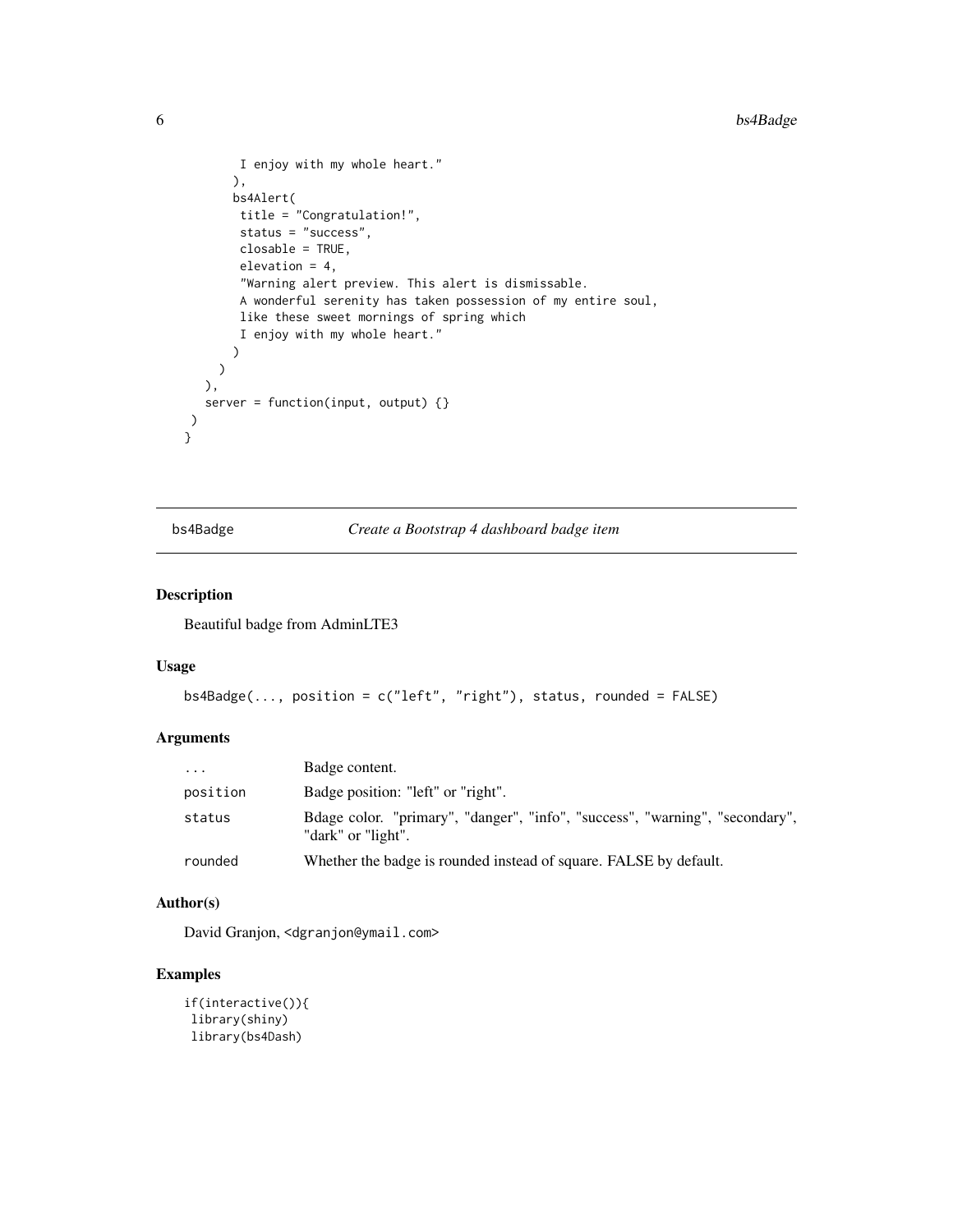#### <span id="page-6-0"></span> $b$ s4Box 7

```
shiny::shinyApp(
  ui = bs4DashPage(
    navbar = bs4DashNavbar(),
    sidebar = bs4DashSidebar(),
    controlbar = bs4DashControlbar(),
    footer = bs4DashFooter(),
    title = "test",
    body = bs4DashBody(
     bs4Badge(
      position = "right",
      status = "warning",
      "Warning"
     )
    )
  ),
  server = function(input, output) {}
)
}
```
bs4Box *AdminLTE3 simple box*

# Description

Create nice and epurated box

#### Usage

 $bs4Box(..., title = NULL, width = 6, height = NULL)$ 

# Arguments

| $\ddots$ | Body content.                                                                                                     |
|----------|-------------------------------------------------------------------------------------------------------------------|
| title    | Box title.                                                                                                        |
| width    | The width of the box, using the Bootstrap grid system.                                                            |
| height   | The height of a box, in pixels or other CSS unit. By default the height scales<br>automatically with the content. |

# Author(s)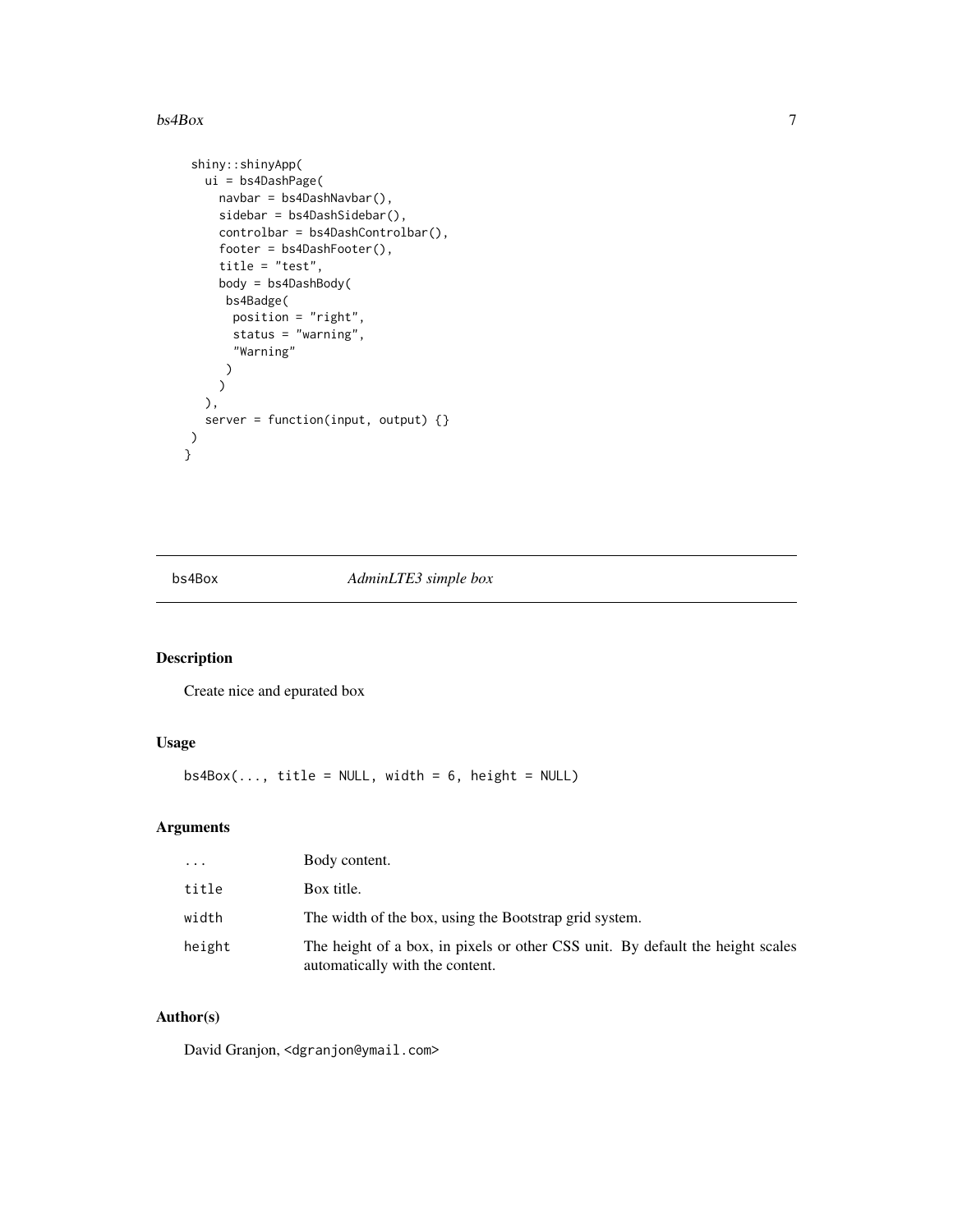8 bs4Box

```
if(interactive()){
library(shiny)
library(bs4Dash)
shiny::shinyApp(
  ui = bs4DashPage(
    navbar = bs4DashNavbar(),
     sidebar = bs4DashSidebar(
     bs4SidebarMenu(
      bs4SidebarHeader("Main content"),
      bs4SidebarMenuItem(
         "Basic boxes",
        tabName = "boxes",
        icon = "desktop"
      \lambda)
     ),
     controlbar = bs4DashControlbar(),
     footer = bs4DashFooter(),
     title = "test",
    body = bs4DashBody(
     bs4TabItems(
      bs4TabItem(
        tabName = "boxes",
        fluidRow(
         bs4Box(
          height = "600px".
          title = "Box 1",plotOutput("plot"),
          column(
           width = 12,
            align = "center",
            sliderInput(
              "obs",
              "Number of observations:",
              min = 0, max = 1000,value = 500
           )
          )
          ),
          bs4Box(
          height = "600px",
           title = "Box 2",plotOutput("distPlot"),
           column(
           width = 12,
            align = "center",
            radioButtons(
              "dist",
              inline = TRUE,
              "Distribution type:",
```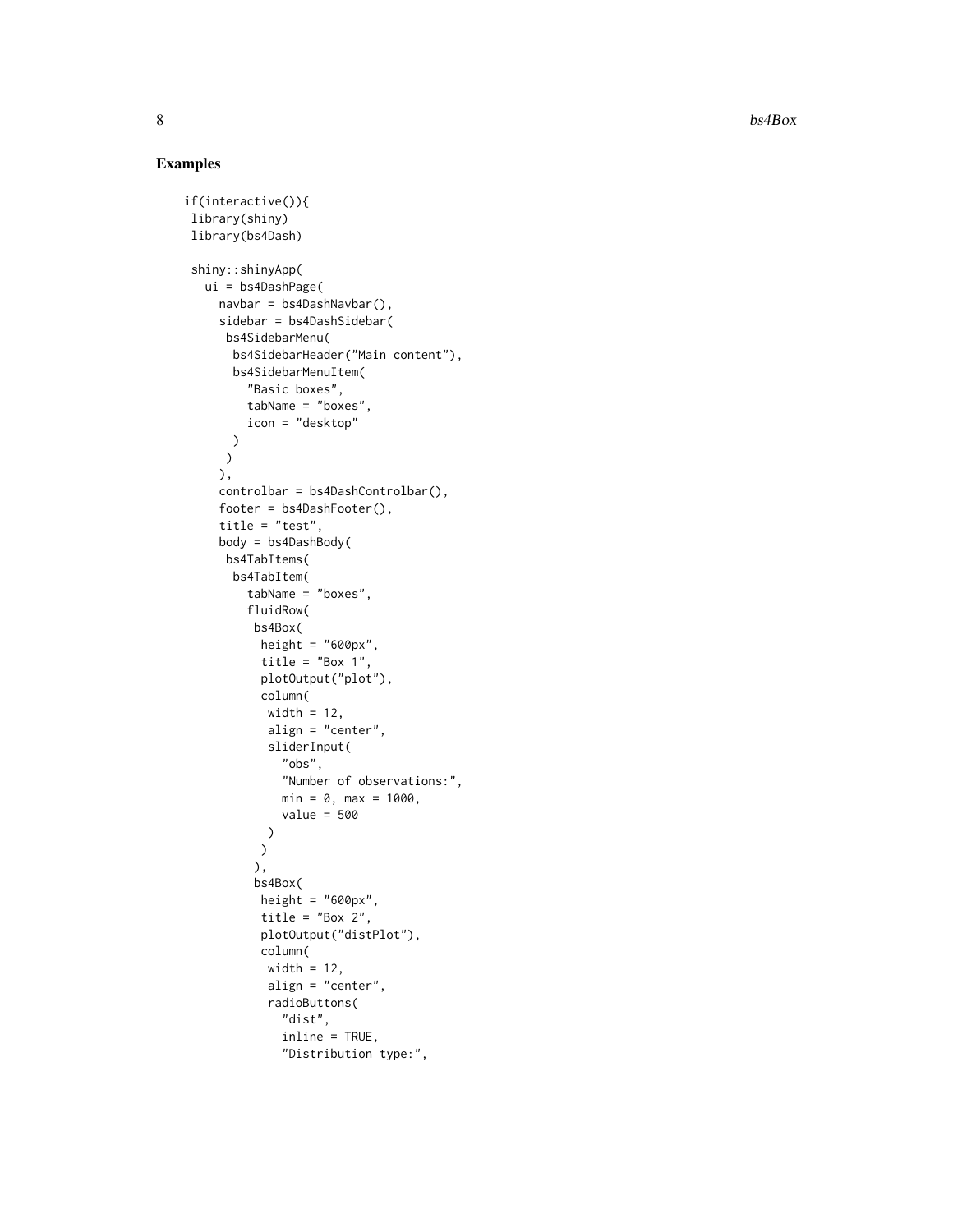```
c("Norm" = "norm","Unif" = "unif",
                "LogNorm" = "lnorm",
                "Exp" = "exp"))
           )
          )
         )
      )
     )
    \lambda),
  server = function(input, output) {
   output$plot <- renderPlot({
    hist(rnorm(input$obs))
    })
    output$distPlot <- renderPlot({
      dist <- switch(
      input$dist,
      norm = rnorm,
      unif = runif,
      lnorm = rlnorm,
      exp = rexp,
      rnorm
    )
      hist(dist(500))
    })
 }
 )
}
```
bs4Callout *Create a Bootstrap 4 callout*

#### Description

AdminLTE3 callout

#### Usage

```
bs4Callout(..., title, width = 6, elevation = NULL, status = c("primary",
  "warning", "danger", "info", "success"))
```
# Arguments

| $\cdots$ | Callout content. |
|----------|------------------|
| title    | Callout title.   |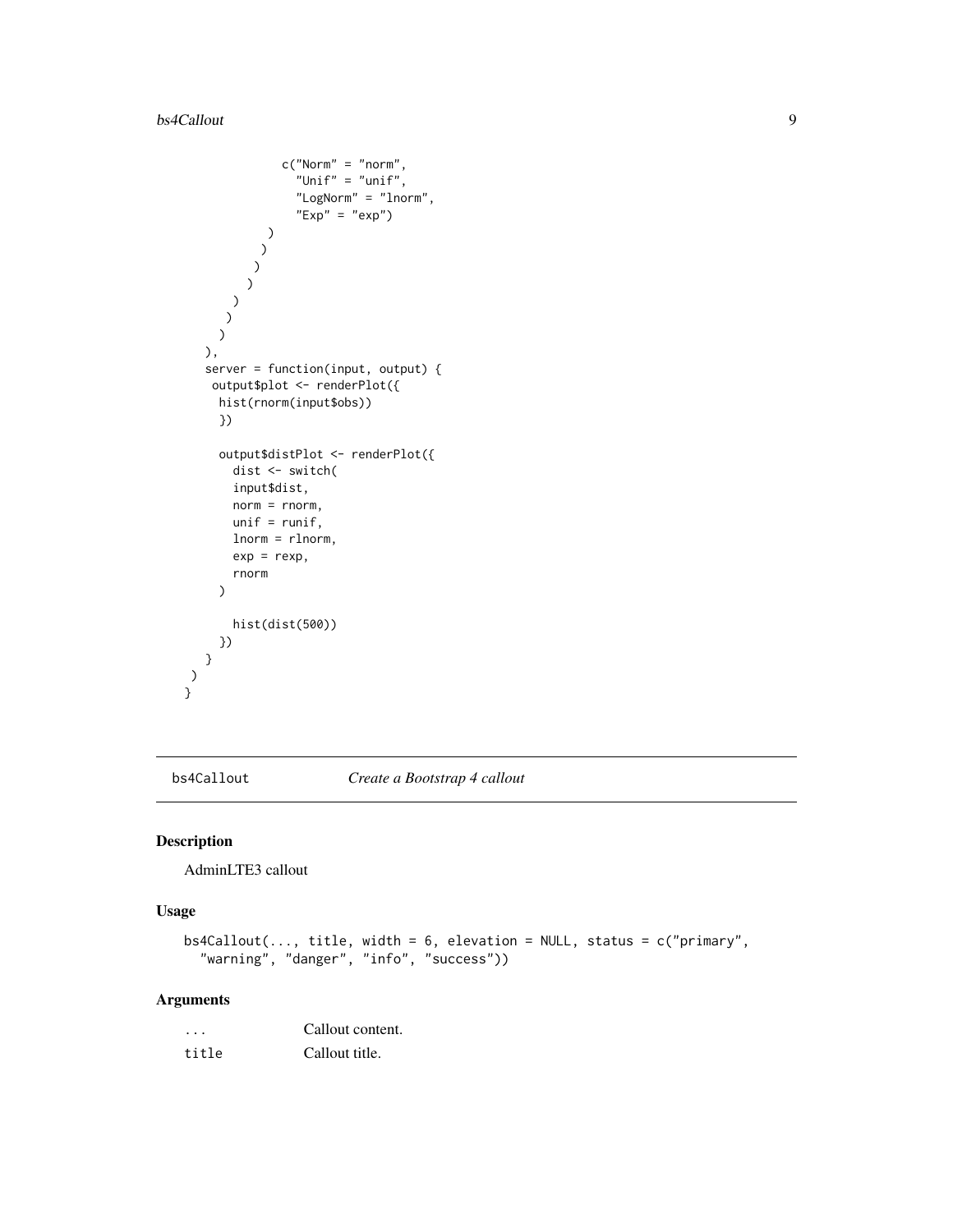<span id="page-9-0"></span>10 bs4Card

| width     | Callout width. Between 1 and 12.                                     |
|-----------|----------------------------------------------------------------------|
| elevation | Callout elevation.                                                   |
| status    | Callout status. "primary", "success", "warning", "danger" or "info". |

# Author(s)

David Granjon, <dgranjon@ymail.com>

# Examples

```
if(interactive()){
library(shiny)
library(bs4Dash)
shiny::shinyApp(
  ui = bs4DashPage(
    navbar = bs4DashNavbar(),
    sidebar = bs4DashSidebar(),
    controlbar = bs4DashControlbar(),
    footer = bs4DashFooter(),
    title = "test",
    body = bs4DashBody(
      title = "Callouts",
      bs4Callout(
       title = "I am a danger callout!",
       elevation = 4,
       status = "danger",
       "There is a problem that we need to fix.
       A wonderful serenity has taken possession of
       my entire soul, like these sweet mornings of
       spring which I enjoy with my whole heart."
      ),
      bs4Callout(
       title = "I am a danger callout!",
       status = "warning",
       "This is a yellow callout."
      )
    )
  ),
  server = function(input, output) \{\})
}
```
<span id="page-9-1"></span>bs4Card *Create a Boostrap 4 card*

# Description

Build an adminLTE3 card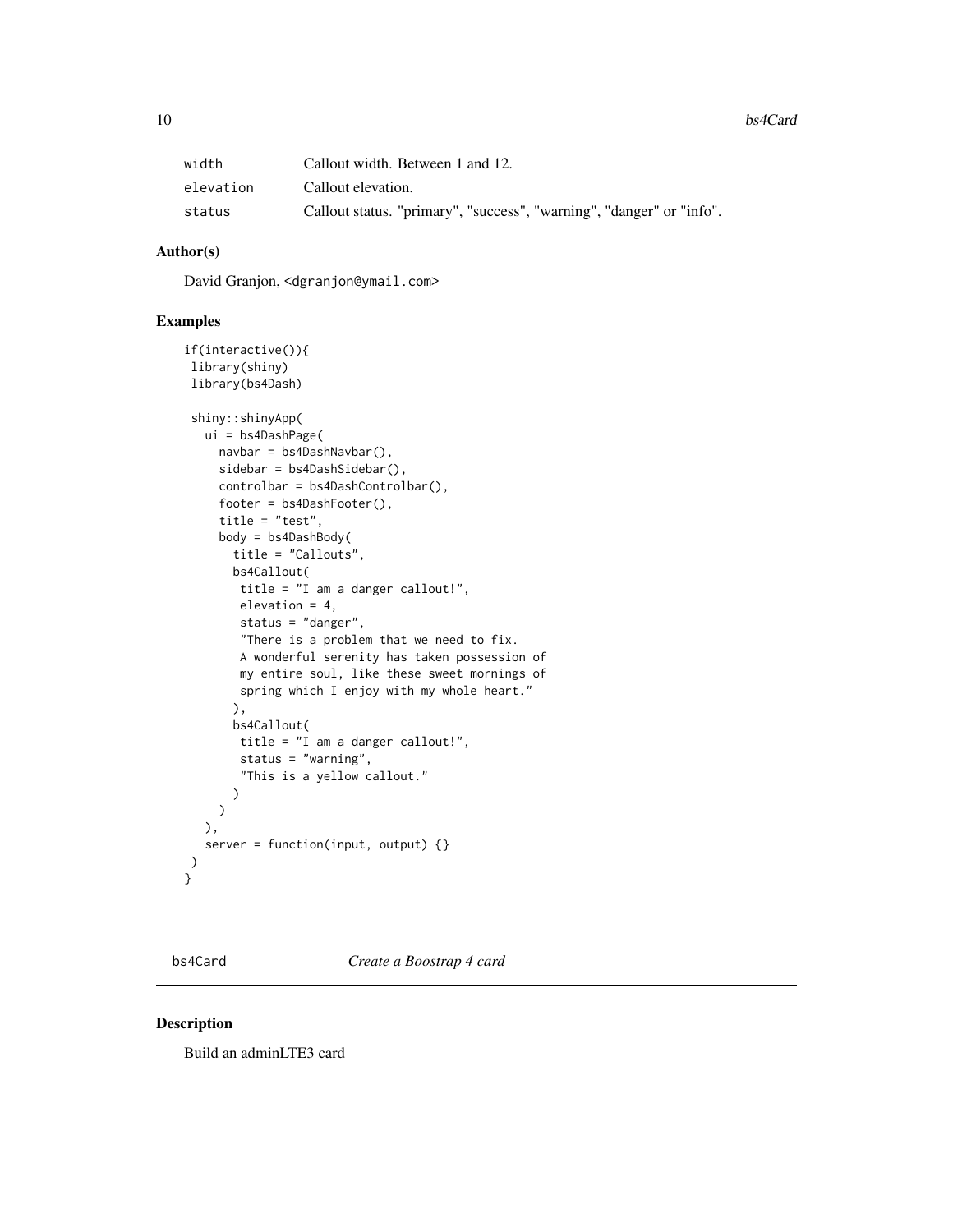#### <span id="page-10-0"></span>bs4Card 11

# Usage

```
bs4Card(..., title = NULL, footer = NULL, status = NULL,elevation = NULL, solidHeader = FALSE, headerBorder = TRUE,
  gradientColor = NULL, width = 6, height = NULL, collapsible = TRUE,
 collapsed = FALSE, closable = TRUE, labelStatus = NULL,
 labelText = NULL, labelTooltip = NULL, dropdownMenu = NULL,
 dropdownIcon = "wrench")
```
### Arguments

| .             | Contents of the box.                                                                                                                                                                                                                                                                                             |
|---------------|------------------------------------------------------------------------------------------------------------------------------------------------------------------------------------------------------------------------------------------------------------------------------------------------------------------|
| title         | Optional title.                                                                                                                                                                                                                                                                                                  |
| footer        | Optional footer text.                                                                                                                                                                                                                                                                                            |
| status        | The status of the item This determines the item's background color. "primary",<br>"success", "warning", "danger". NULL by default.                                                                                                                                                                               |
| elevation     | Card elevation.                                                                                                                                                                                                                                                                                                  |
| solidHeader   | Should the header be shown with a solid color background?                                                                                                                                                                                                                                                        |
| headerBorder  | Whether to display a border between the header and body. TRUE by default                                                                                                                                                                                                                                         |
| gradientColor | If NULL (the default), the background of the box will be white. Otherwise, a<br>color string. "primary", "success", "warning" or "danger".                                                                                                                                                                       |
| width         | The width of the box, using the Bootstrap grid system. This is used for row-<br>based layouts. The overall width of a region is 12, so the default valueBox<br>width of 4 occupies 1/3 of that width. For column-based layouts, use NULL for<br>the width; the width is set by the column that contains the box. |
| height        | The height of a box, in pixels or other CSS unit. By default the height scales<br>automatically with the content.                                                                                                                                                                                                |
| collapsible   | If TRUE, display a button in the upper right that allows the user to collapse the<br>box.                                                                                                                                                                                                                        |
| collapsed     | If TRUE, start collapsed. This must be used with collapsible=TRUE.                                                                                                                                                                                                                                               |
| closable      | If TRUE, display a button in the upper right that allows the user to close the box.                                                                                                                                                                                                                              |
| labelStatus   | status of the box label: "danger", "success", "primary", "warning".                                                                                                                                                                                                                                              |
| labelText     | Label text.                                                                                                                                                                                                                                                                                                      |
| labelTooltip  | Label tooltip displayed on hover.                                                                                                                                                                                                                                                                                |
| dropdownMenu  | List of items in the the boxtool dropdown menu. Use dropdownItemList().                                                                                                                                                                                                                                          |
| dropdownIcon  | Dropdown icon. "wrench" by default.                                                                                                                                                                                                                                                                              |

#### Author(s)

David Granjon, <dgranjon@ymail.com>

# See Also

Other cards: [bs4InfoBox](#page-20-1), [bs4TabCard](#page-30-1), [bs4ValueBox](#page-39-1)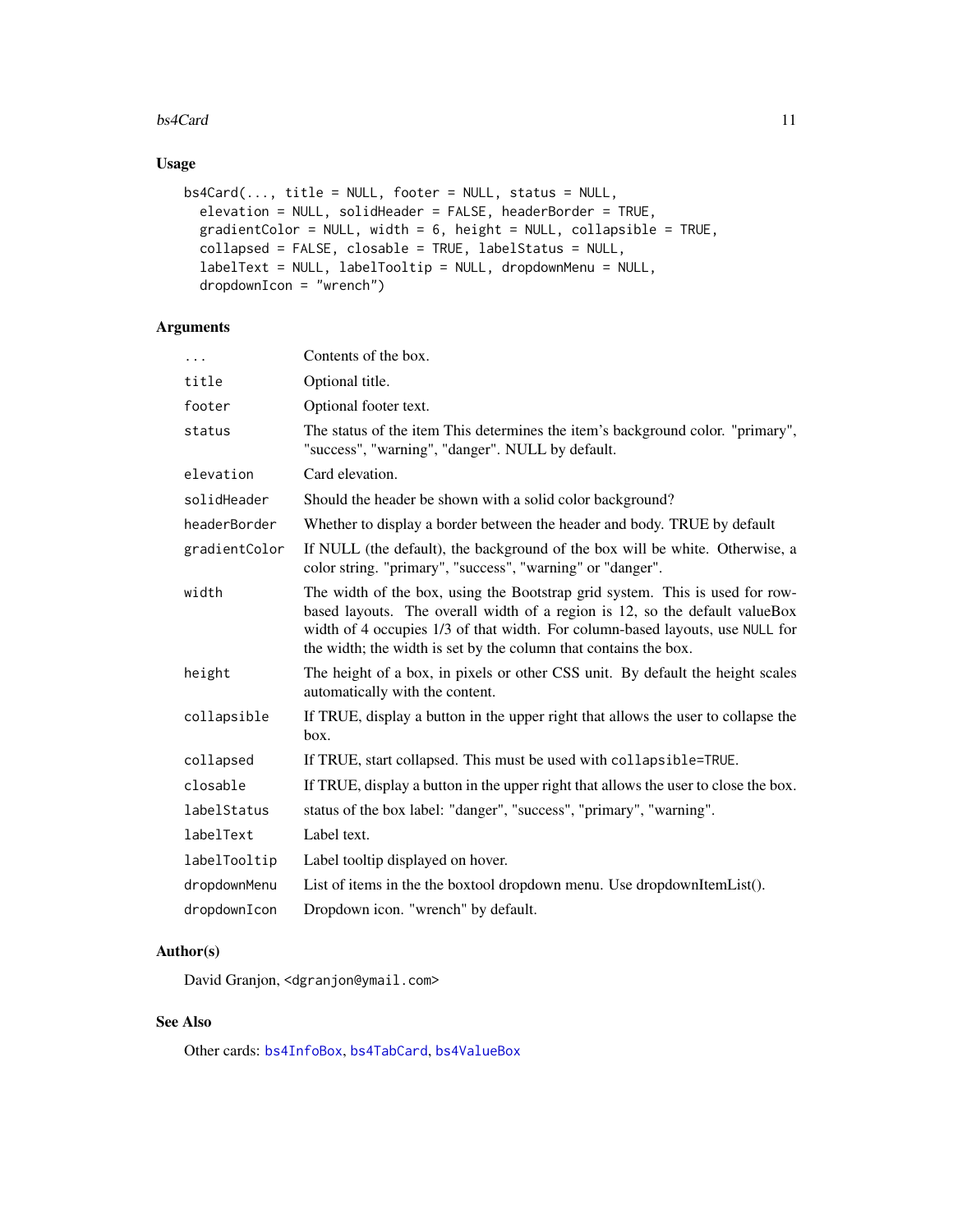```
if(interactive()){
library(shiny)
library(bs4Dash)
shiny::shinyApp(
  ui = bs4DashPage(
   navbar = bs4DashNavbar(),
   sidebar = bs4DashSidebar(),
   controlbar = bs4DashControlbar(),
   footer = bs4DashFooter(),
   title = "test",
   body = bs4DashBody(
   fluidRow(
    column(
     width = 6.
     bs4Card(
      title = "Closable Box with dropdown",
      closable = TRUE,
       width = 12,
       status = "warning",
       solidHeader = FALSE,
       collapsible = TRUE,
       labelText = 1,labelStatus = "danger",
       labelTooltip = "Hi Bro!",
       dropdownIcon = "wrench",
       dropdownMenu = dropdownItemList(
        dropdownItem(url = "http://www.google.com", name = "Link to google"),
        dropdownItem(url = "#", name = "item 2"),
        dropdownDivider(),
        dropolownItem(url = "#", name = "item 3")),
      p("Box Content")
     \lambda),
    column(
     width = 6,
     bs4Card(
      title = "Closable Box with gradient",
      closable = TRUE,
      width = 12,
      status = "warning",
       solidHeader = FALSE,
       gradientColor = "success",
      collapsible = TRUE,
      p("Box Content")
     )
    \lambda),
    bs4Card(
      title = "Closable Box with solidHeader",
```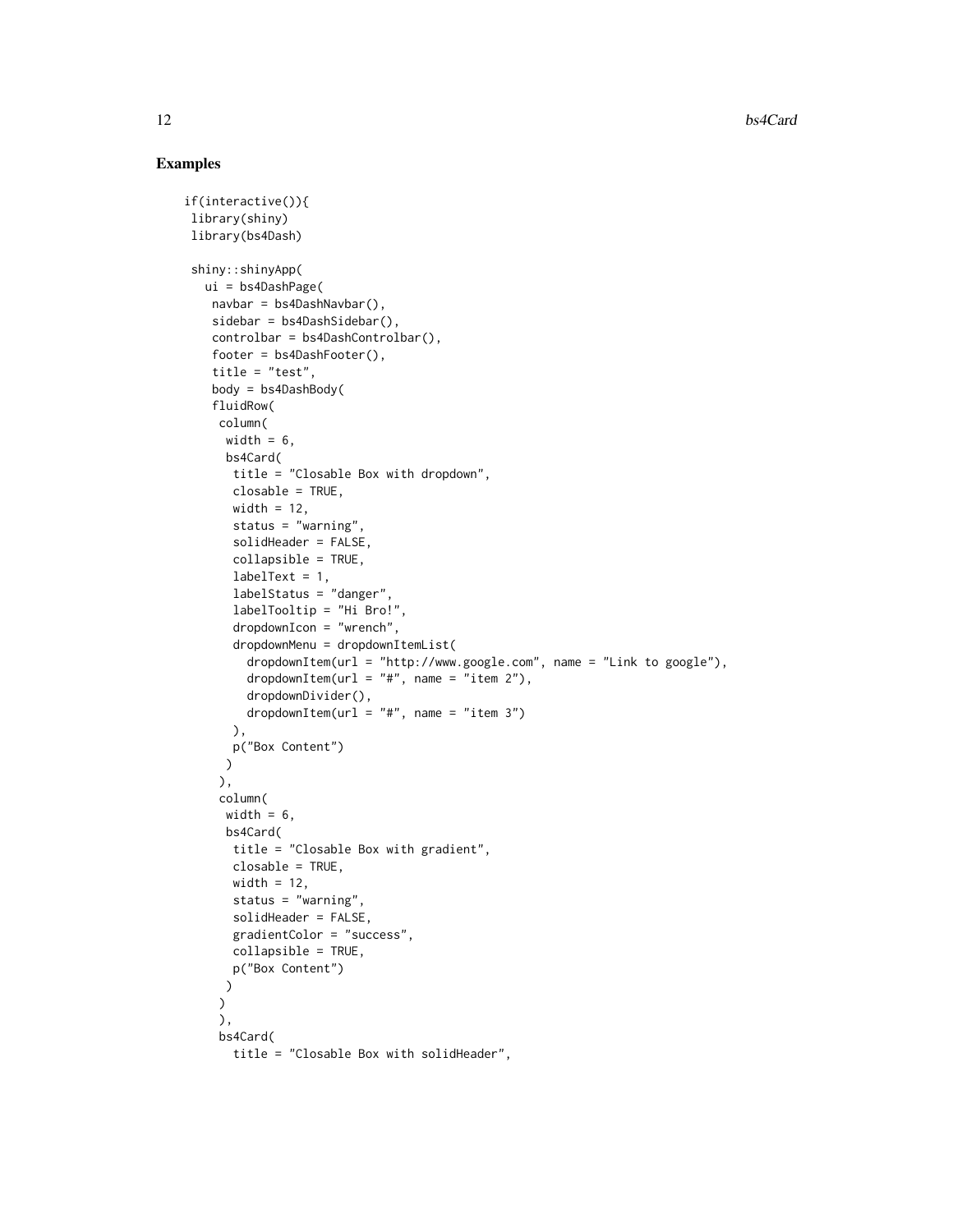# <span id="page-12-0"></span>bs4Carousel 13

```
closable = TRUE,
       width = 6,
       solidHeader = TRUE,
       status = "primary",
       collapsible = TRUE,
       p("Box Content")
      )
   )
  ),
  server = function(input, output) {}
\mathcal{L}}
```
bs4Carousel *Create a Bootstrap 4 carousel*

# Description

Beautiful carousel from AdminLTE3

# Usage

 $bs4Carousel(..., id, width = 12)$ 

#### Arguments

| $\cdots$ | Slot for bs4CarouselItem.         |
|----------|-----------------------------------|
| id       | Unique carousel id.               |
| width    | Carousel width. Between 1 and 12. |

#### Author(s)

David Granjon, <dgranjon@ymail.com>

```
if(interactive()){
library(shiny)
library(bs4Dash)
```

```
shiny::shinyApp(
 ui = bs4DashPage(
   navbar = bs4DashNavbar(),
   sidebar = bs4DashSidebar(),
   controlbar = bs4DashControlbar(),
   footer = bs4DashFooter(),
   title = "test",
   body = bs4DashBody(
```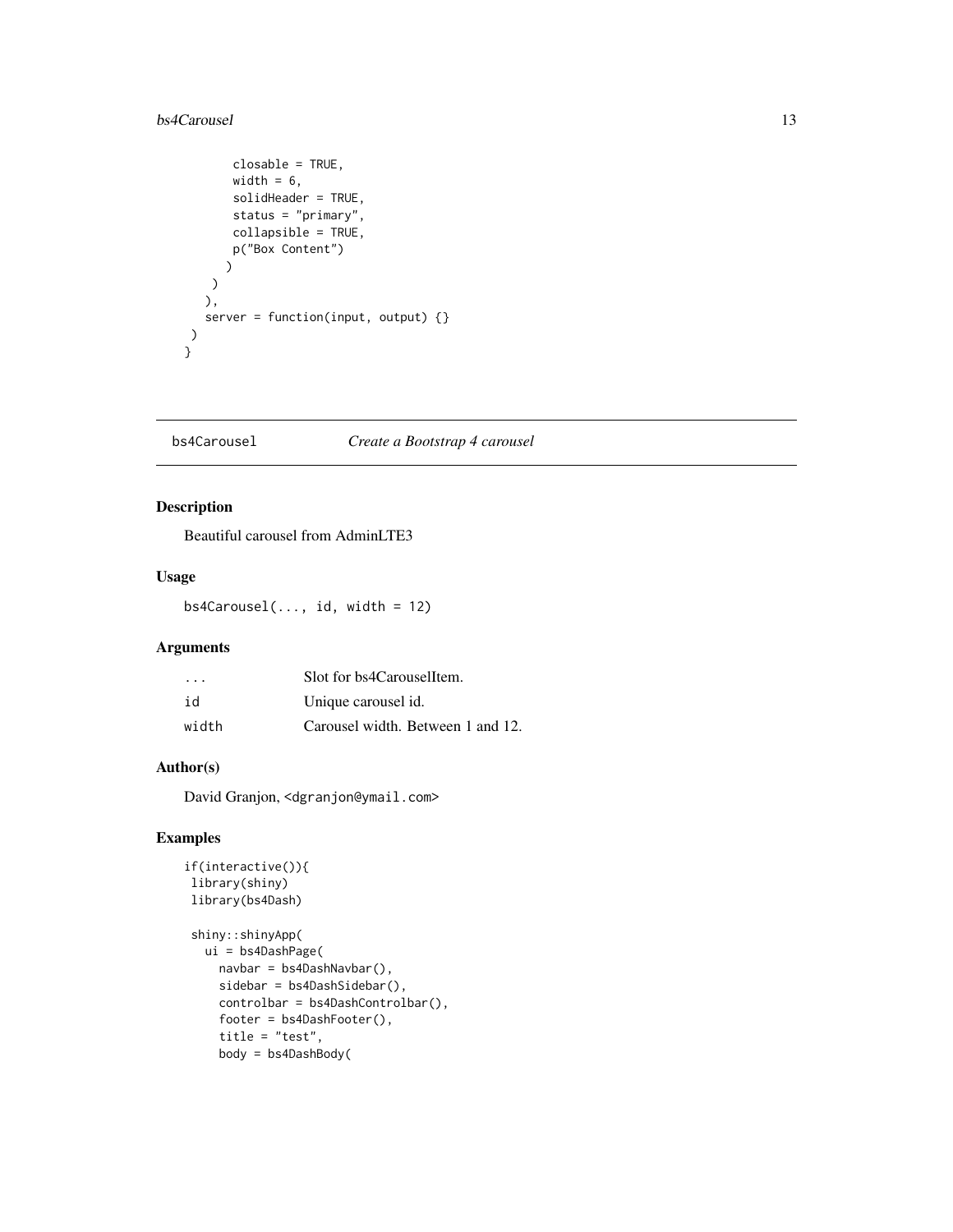```
title = "Carousel",
     bs4Carousel(
      id = "mycarousel",
      width = 6,
      bs4CarouselItem(
       active = TRUE,
       src = "http://placehold.it/900x500/39CCCC/ffffff&text=I+Love+Bootstrap"
      ),
      bs4CarouselItem(
       active = FALSE,
       src = "http://placehold.it/900x500/3c8dbc/ffffff&text=I+Love+Bootstrap"
      ),
      bs4CarouselItem(
       active = FALSE,
       src = "http://placehold.it/900x500/f39c12/ffffff&text=I+Love+Bootstrap"
      )
    )
   )
  ),
  server = function(input, output) {}
)
}
```
bs4CarouselItem *Create a Bootstrap 4 carousel item*

#### Description

To insert in a bs4Carousel

# Usage

```
bs4CarouselItem(active = FALSE, src = NULL)
```
# Arguments

| active | Whether the item is active or not at start. |
|--------|---------------------------------------------|
| src    | Item path or url.                           |

#### Author(s)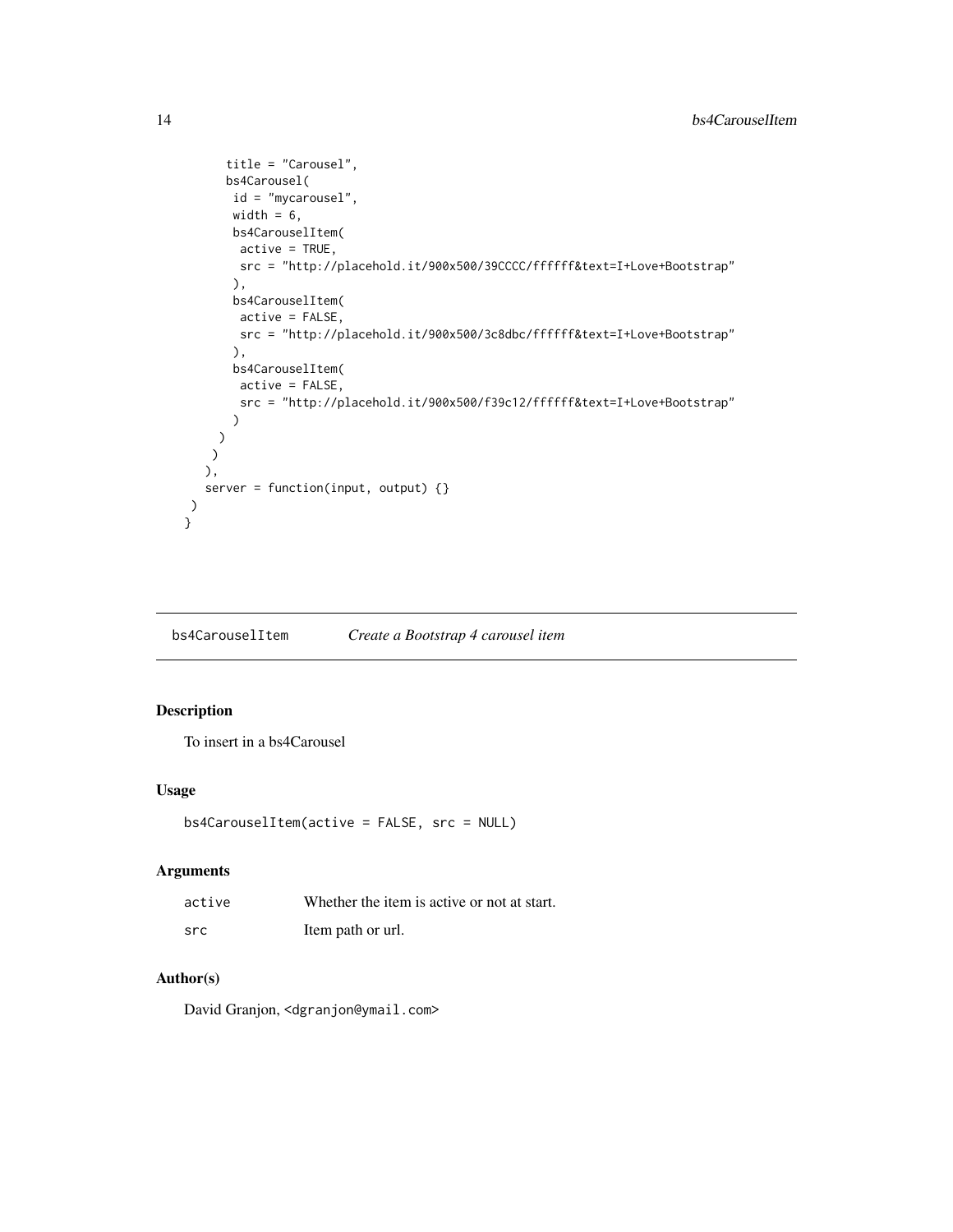<span id="page-14-0"></span>

Build an adminLTE3 dashboard body

# Usage

bs4DashBody(...)

# Arguments

... Body content, slot for bs4TabItems.

# Author(s)

David Granjon, <dgranjon@ymail.com>

bs4DashControlbar *Create a Boostrap 4 dashboard right sidebar*

# Description

Build an adminLTE3 dashboard right sidebar

# Usage

bs4DashControlbar(..., skin = "dark", title = NULL)

# Arguments

| $\cdot$ $\cdot$ $\cdot$ | Any UI element.                     |
|-------------------------|-------------------------------------|
| skin                    | Controlbar skin. "dark" or "light". |
| title                   | Controlbar title.                   |

# Author(s)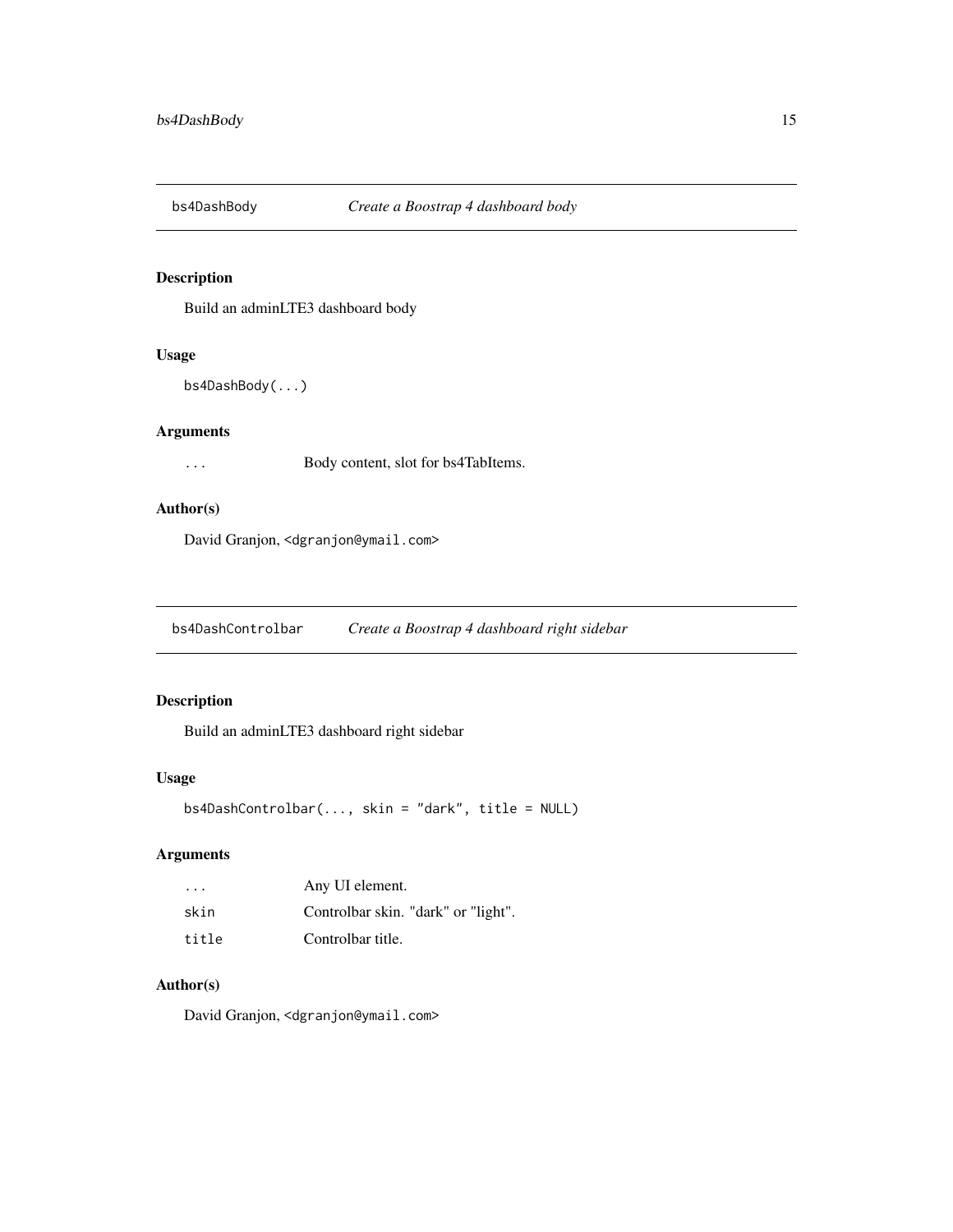<span id="page-15-0"></span>

Build an adminLTE3 dashboard footer

# Usage

```
bs4DashFooter(..., copyrights = NULL, right_text = NULL)
```
# Arguments

| .          | Left text.          |
|------------|---------------------|
| copyrights | Copyrights, if any. |
| right_text | Right text.         |

#### Author(s)

David Granjon, <dgranjon@ymail.com>

bs4DashGallery *Launch the bs4Dash Gallery*

# Description

A gallery of all components available in bs4Dash.

# Usage

bs4DashGallery()

```
if (interactive()) {
bs4DashGallery()
}
```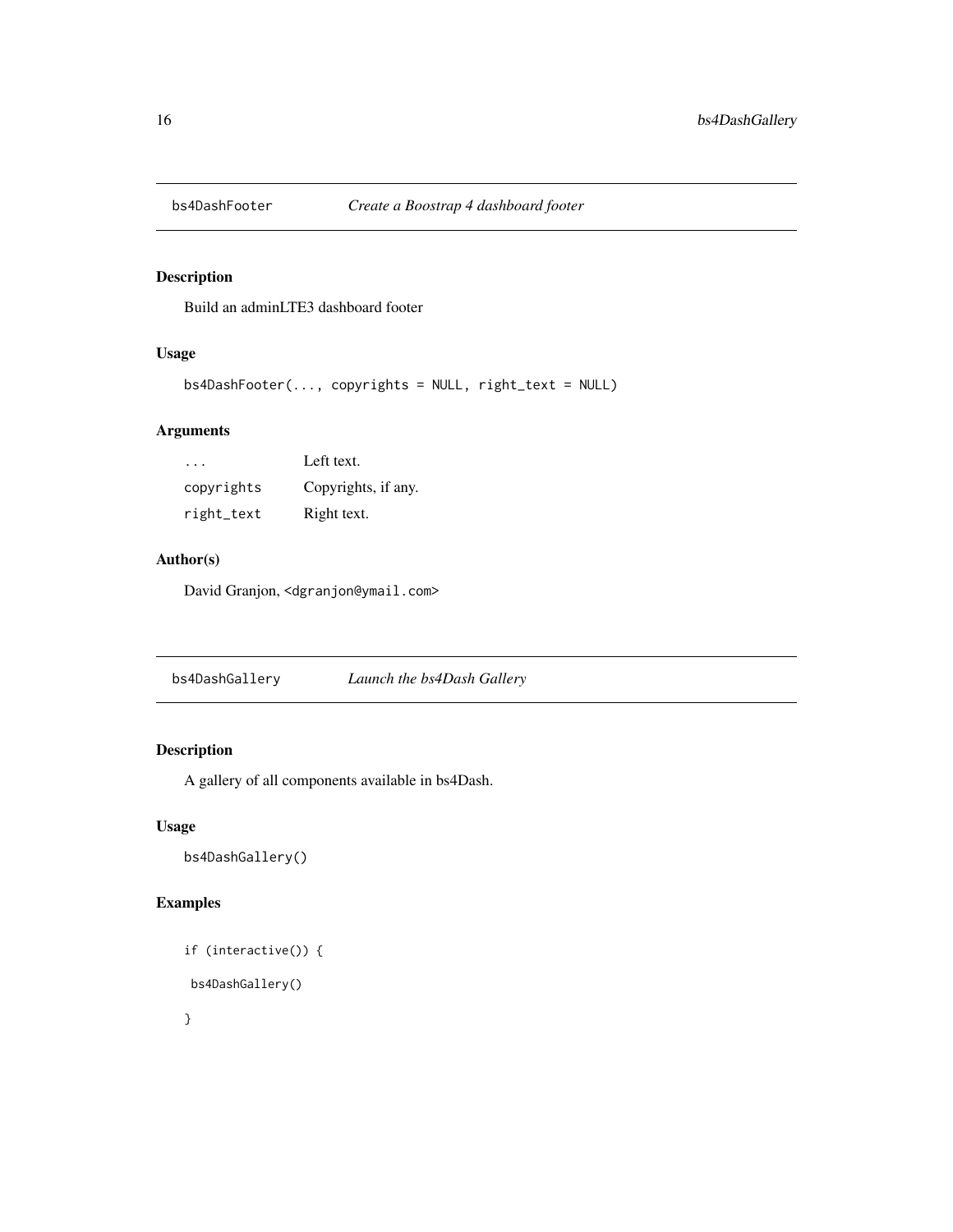<span id="page-16-0"></span>

Build an adminLTE3 dashboard navbar

# Usage

```
bs4DashNavbar(..., skin = "light", status = "white", border = TRUE,
  sidebarIcon = "bars", controlbarIcon = "th", leftUi = NULL,
  rightUi = NULL)
```
# Arguments

| $\cdots$    | Any UI element between left and right Ui.                                                                         |
|-------------|-------------------------------------------------------------------------------------------------------------------|
| skin        | Navbar skin. "dark" or "light".                                                                                   |
| status      | Navbar status. "white" by default: "primary", "danger", "warning", "success",<br>"info", "white" or "gray-light". |
| border      | Whether to separate the navbar and body by a border. TRUE by default.                                             |
| sidebarIcon | Icon of the main sidebar toggle.                                                                                  |
|             | controlbarIcon Icon to toggle the controlbar (left).                                                              |
| leftUi      | Custom left Ui content. Any Ui element.                                                                           |
| rightUi     | Custom right Ui content. Any Ui element.                                                                          |

# Author(s)

David Granjon, <dgranjon@ymail.com>

bs4DashPage *Create a Boostrap 4 dashboard page*

# Description

Build an adminLTE3 dashboard page

## Usage

```
bs4DashPage(navbar = NULL, sidebar = NULL, body = NULL,
  controlbar = NULL, footer = NULL, title = NULL, old_school = FALSE)
```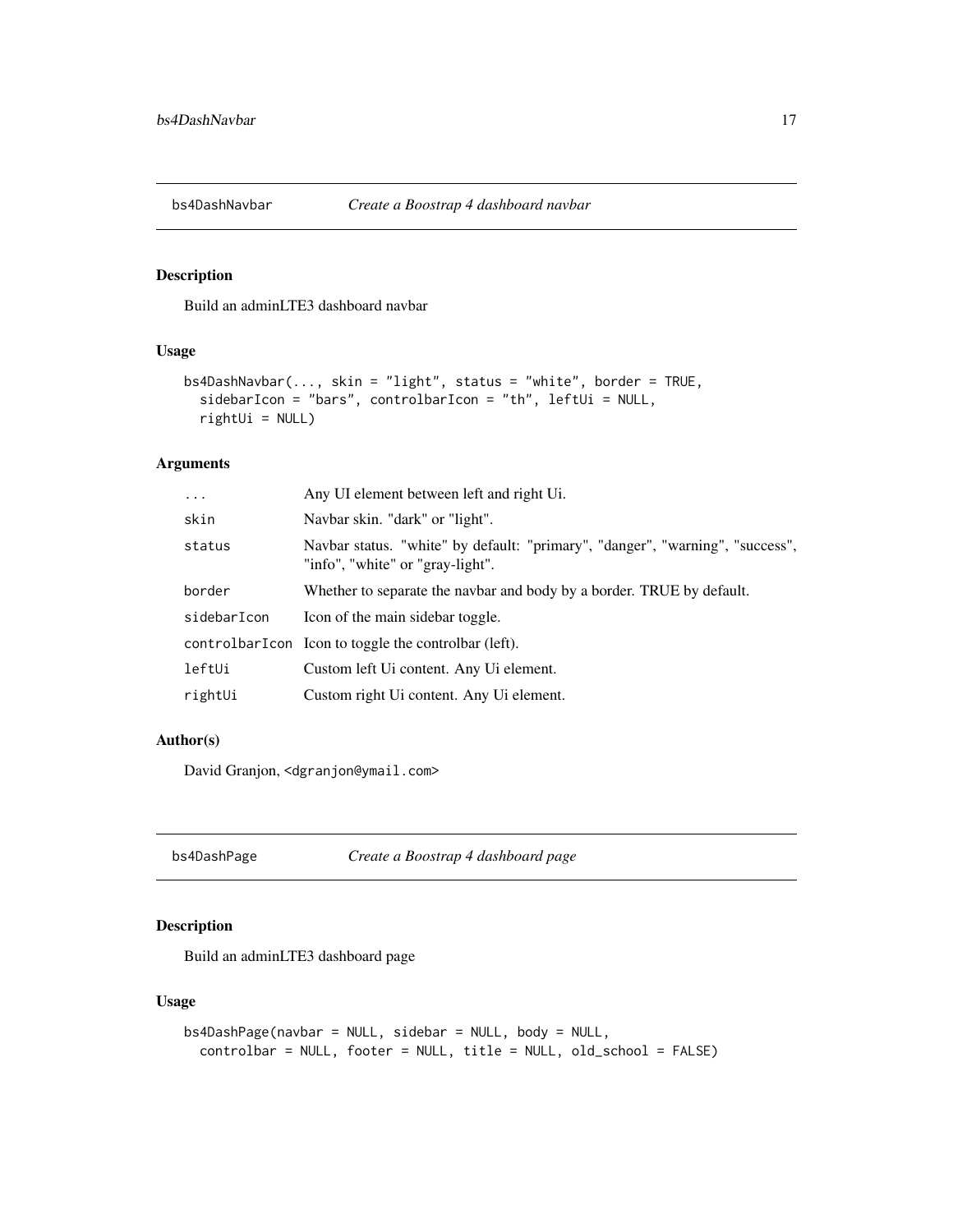# Arguments

| navbar     | Bootstrap 4 dashboard navbar.                                          |
|------------|------------------------------------------------------------------------|
| sidebar    | Bootstrap 4 dashboard main sidebar.                                    |
| body       | Bootstrap 4 dashboard body wrapper.                                    |
| controlbar | Bootstrap 4 dashboard control sidebar (right side).                    |
| footer     | Bootstrap 4 dashboard footer.                                          |
| title      | App title.                                                             |
| old_school | Whether to use the wonderful sketchy design for BS4. FALSE by default. |

#### Author(s)

David Granjon, <dgranjon@ymail.com>

# Examples

```
if(interactive()){
library(shiny)
library(bs4Dash)
shiny::shinyApp(
  ui = bs4DashPage(
   navbar = bs4DashNavbar(),
   sidebar = bs4DashSidebar(),
   controlbar = bs4DashControlbar(),
   footer = bs4DashFooter(),
   title = "test",
   body = bs4DashBody()
  ),
  server = function(input, output) {}
)
}
```

| bs4DashSidebar |  | Create a Boostrap 4 dashboard main sidebar |
|----------------|--|--------------------------------------------|
|----------------|--|--------------------------------------------|

# Description

Build an adminLTE3 dashboard main sidebar

# Usage

```
bs4DashSidebar(..., title = NULL, skin = "dark", status = "primary",
 brandColor = NULL, url = NULL, src = NULL, elevation = 4,
  opacity = 0.8)
```
<span id="page-17-0"></span>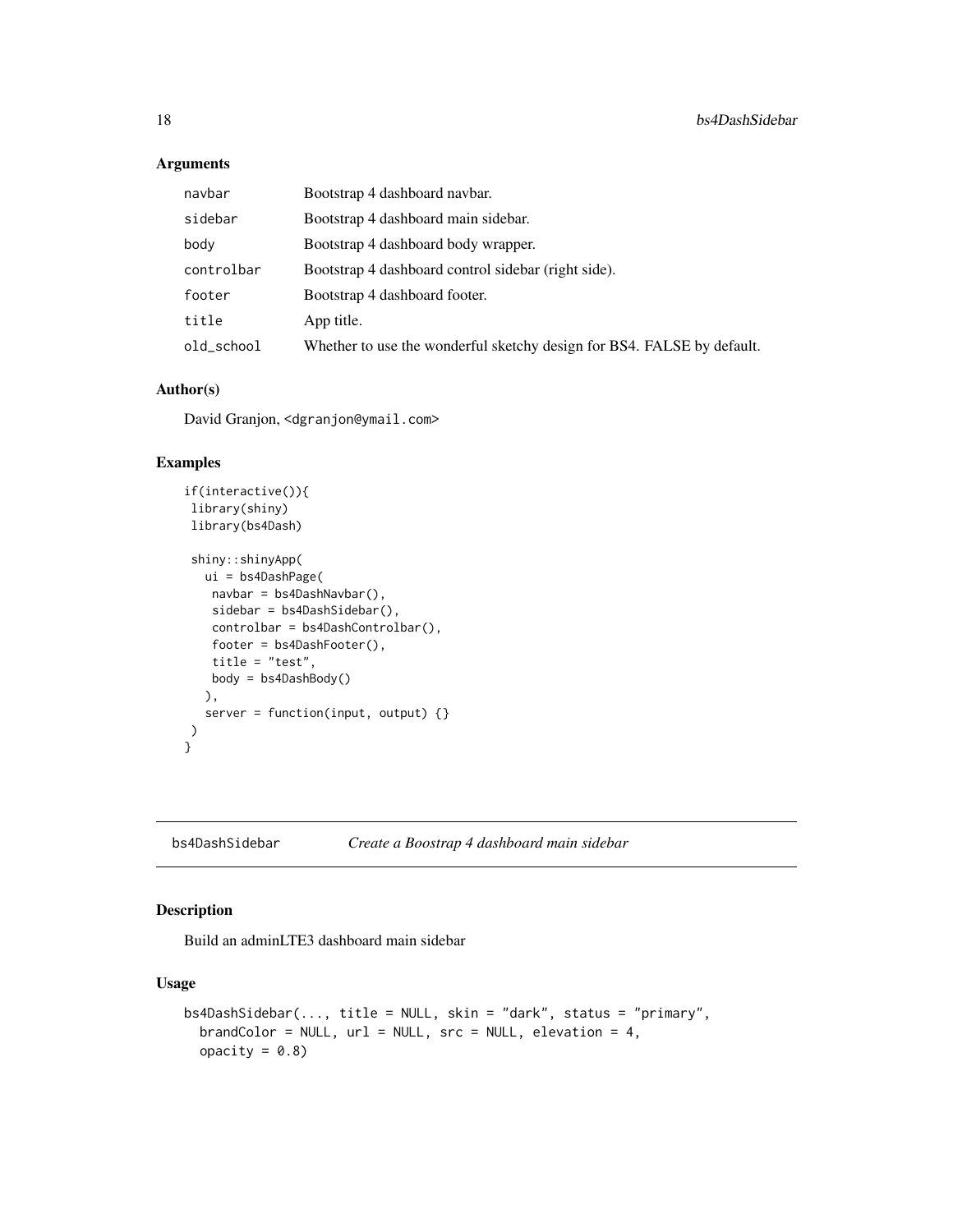# <span id="page-18-0"></span>bs4DropdownMenu 19

# Arguments

| $\ddots$   | Slot for bs4SidebarMenu.                                                                                     |
|------------|--------------------------------------------------------------------------------------------------------------|
| title      | Sidebar title.                                                                                               |
| skin       | Sidebar skin. "dark" or "light"                                                                              |
| status     | Sidebar status. "primary", "danger", "warning", "success", "info".                                           |
| brandColor | Brand color. NULL by default: "primary", "danger", "warning", "success",<br>"info", "white" or "gray-light". |
| url        | Sidebar brand link.                                                                                          |
| src        | Sidebar brand image.                                                                                         |
| elevation  | Sidebar elevation. 4 by default.                                                                             |
| opacity    | Sidebar opacity. From 0 to 1, 0.8 by default.                                                                |

# Author(s)

David Granjon, <dgranjon@ymail.com>

bs4DropdownMenu *Create a Boostrap 4 dashboard dropdown menu*

# Description

Build an adminLTE3 dashboard dropdown menu

# Usage

```
bs4DropdownMenu(..., show = FALSE, labelText = NULL, src = NULL,
 status = c("primary", "warning", "danger", "info", "success"))
```
# Arguments

| $\cdot$ $\cdot$ $\cdot$ | Slot for bs4Notification or bs4Message.                                    |
|-------------------------|----------------------------------------------------------------------------|
| show                    | Whether to start with the dropdown open. FALSE by default.                 |
| labelText               | Dropdown label text.,                                                      |
| src                     | Dropdown link to an external ressource.                                    |
| status                  | Dropdown menu status. "primary", "success", "warning", "danger" or "info". |

#### Author(s)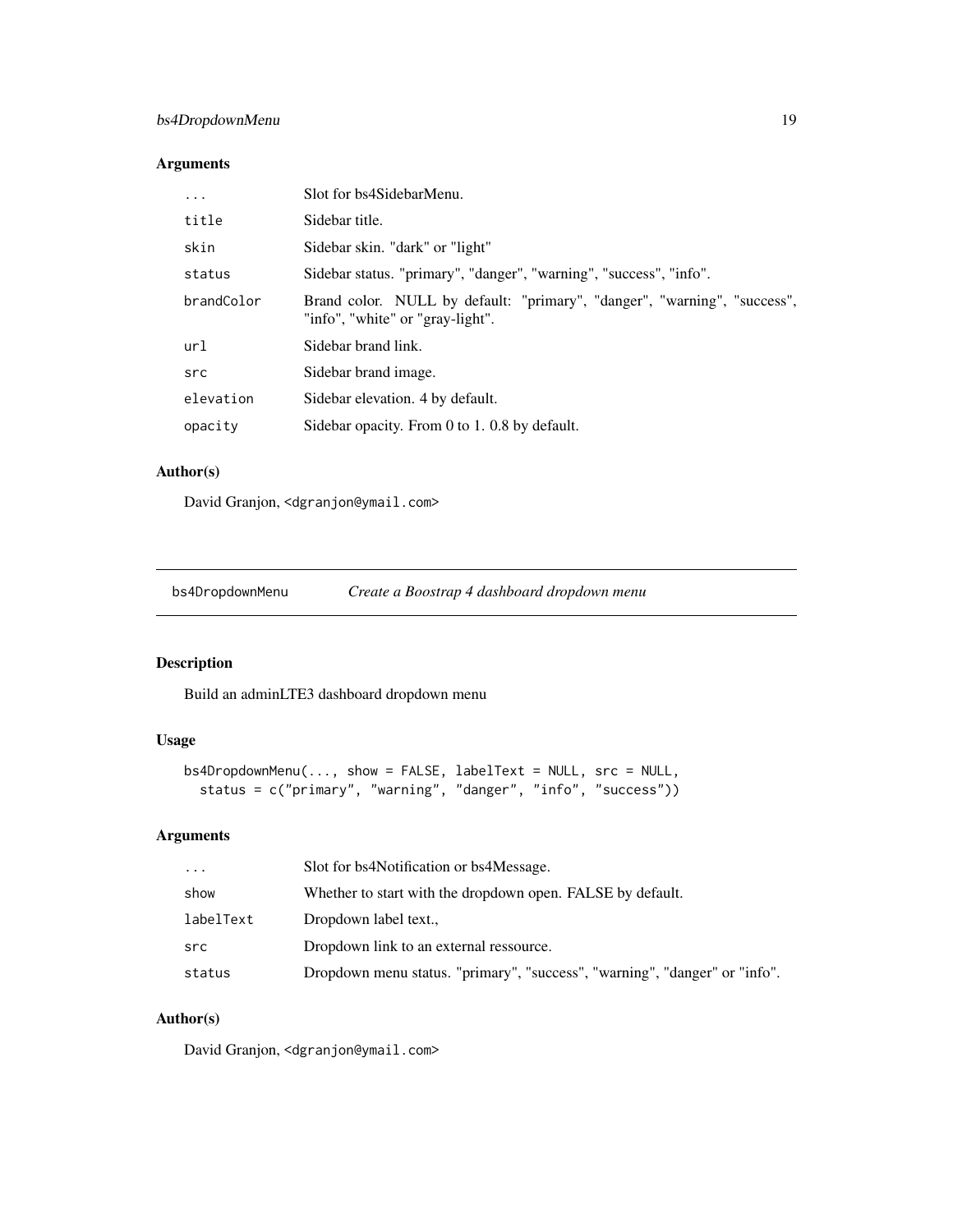# Examples

```
if(interactive()){
library(shiny)
library(bs4Dash)
shiny::shinyApp(
  ui = bs4DashPage(
    navbar = bs4DashNavbar(
     rightUi = bs4DropdownMenu(
      show = TRUE,
      labelText = "!",
      status = "danger",
      src = "http://www.google.fr",
      bs4DropdownMenuItem(
       text = "message 1",
       date = "today"
      ),
      bs4DropdownMenuItem(
       text = "message 2",
       date = "yesterday"
      )
     )
    ),
    sidebar = bs4DashSidebar(),
    controlbar = bs4DashControlbar(),
    footer = bs4DashFooter(),
    title = "test",
    body = bs4DashBody()
  ),
  server = function(input, output) {}
)
}
```
bs4DropdownMenuItem *Create a Boostrap 4 dashboard dropdown menu item*

# Description

Build an adminLTE3 dashboard dropdown menu item

#### Usage

```
bs4DropdownMenuItem(text, date = NULL, icon = "info-circle")
```
#### Arguments

| text | Item content. |
|------|---------------|
| date | Item date.    |
| icon | Item icon.    |

<span id="page-19-0"></span>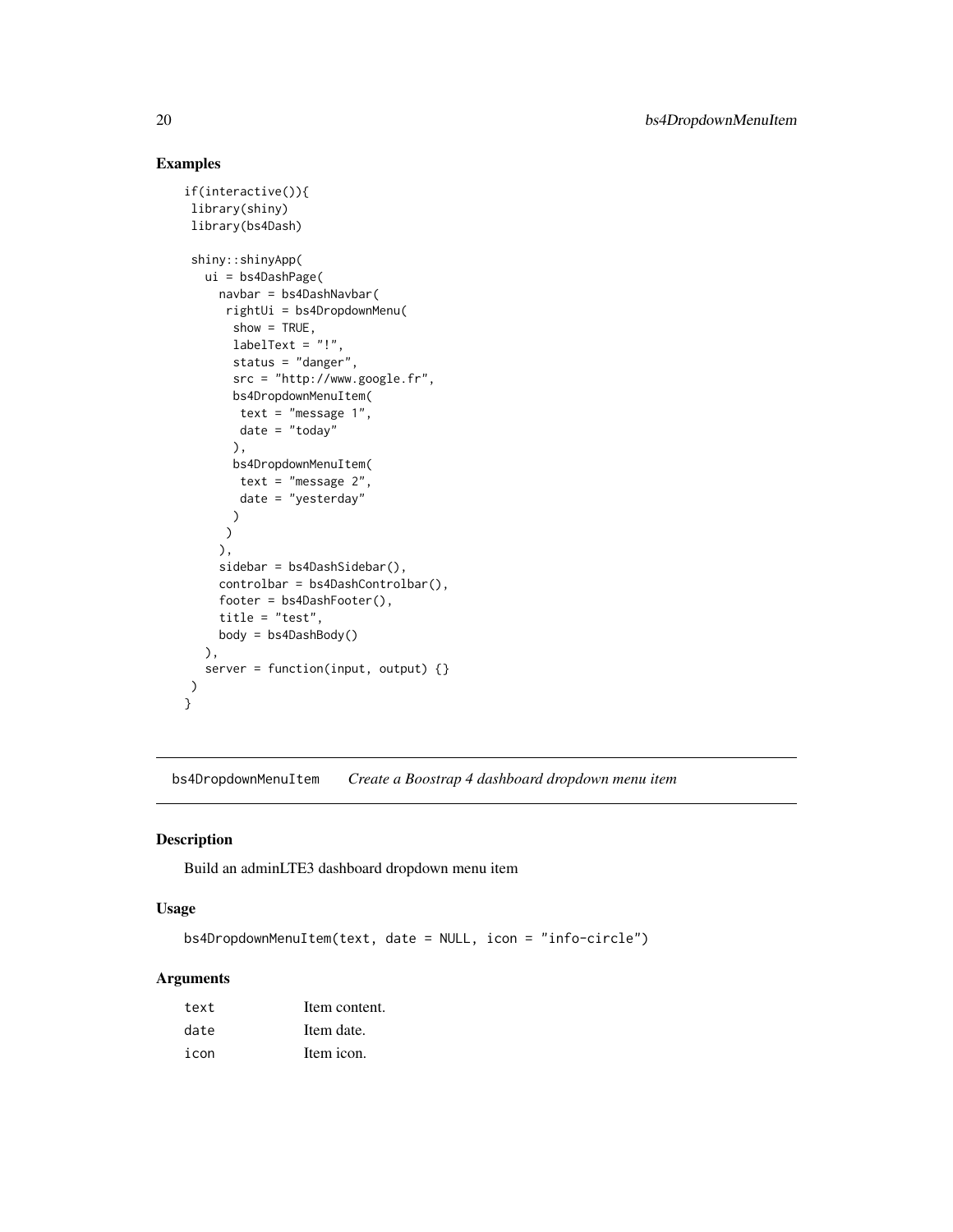#### <span id="page-20-0"></span> $b$ s4InfoBox 21

# Author(s)

David Granjon, <dgranjon@ymail.com>

<span id="page-20-1"></span>bs4InfoBox *Boostrap 4 info box*

# Description

A beautiful AdminLTE3 info box.

#### Usage

```
bs4InfoBox(..., title, value = NULL, icon = NULL, iconElevation = 3,
  status = NULL, gradientColor = NULL, width = 4, elevation = NULL)
```
# Arguments

| $\ddots$      | Any extra UI element.                                                                                                                                                                                                                                                                                            |
|---------------|------------------------------------------------------------------------------------------------------------------------------------------------------------------------------------------------------------------------------------------------------------------------------------------------------------------|
| title         | Info box title.                                                                                                                                                                                                                                                                                                  |
| value         | The value to display in the box. Usually a number or short text.                                                                                                                                                                                                                                                 |
| icon          | An icon tag, created by icon.                                                                                                                                                                                                                                                                                    |
| iconElevation | Icon elevation compared to the main content (relief). 3 by default.                                                                                                                                                                                                                                              |
| status        | A color for the box. "primary", "info", "success", "warning", "danger" or NULL.                                                                                                                                                                                                                                  |
| gradientColor | If NULL (the default), the background of the box will be white. Otherwise, a<br>color string. "primary", "success", "warning" or "danger".                                                                                                                                                                       |
| width         | The width of the box, using the Bootstrap grid system. This is used for row-<br>based layouts. The overall width of a region is 12, so the default valueBox<br>width of 4 occupies 1/3 of that width. For column-based layouts, use NULL for<br>the width; the width is set by the column that contains the box. |
| elevation     | Infobox elevation.                                                                                                                                                                                                                                                                                               |

#### Author(s)

David Granjon, <dgranjon@ymail.com>

#### See Also

Other cards: [bs4Card](#page-9-1), [bs4TabCard](#page-30-1), [bs4ValueBox](#page-39-1)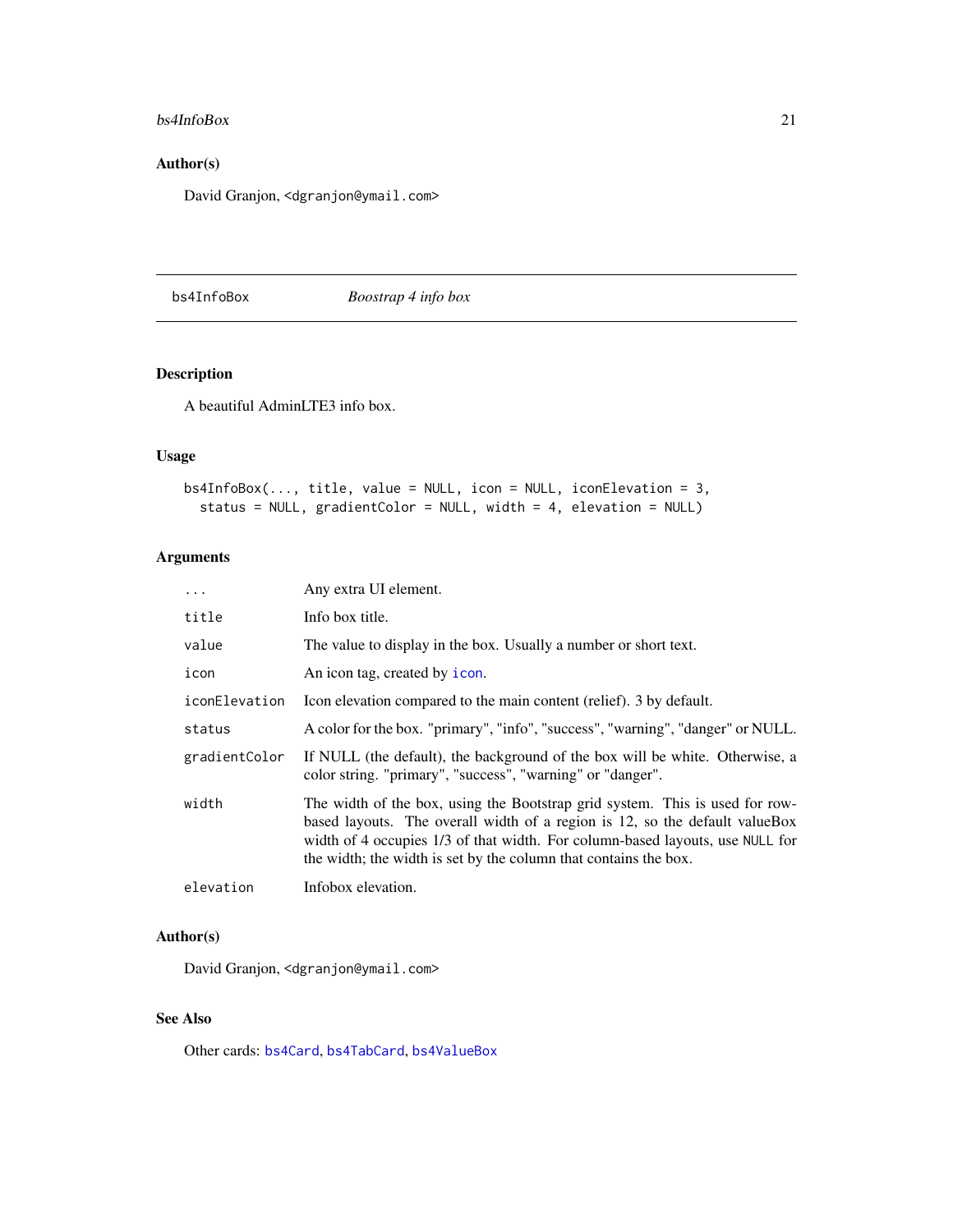# Examples

```
if(interactive()){
library(shiny)
library(bs4Dash)
shiny::shinyApp(
  ui = bs4DashPage(
    navbar = bs4DashNavbar(),
    sidebar = bs4DashSidebar(),
    controlbar = bs4DashControlbar(),
    footer = bs4DashFooter(),
    title = "test",
    body = bs4DashBody(
     fluidRow(
      bs4InfoBox(
       title = "Messages",
       value = 1410,
       icon = "envelope"
      ),
      bs4InfoBox(
       title = "Bookmarks",
       status = "info",
       value = 240,
       icon = "bookmark"
      ),
      bs4InfoBox(
       title = "Comments",
       gradientColor = "danger",
       value = 41410,icon = "comments"
      )
     )
    )
  ),
  server = function(input, output) {}
)
}
```
# bs4Jumbotron *BS4 jumbotron for AdminLTE3*

# Description

Create a jumbotron

# Usage

```
bs4Jumbotron(..., title = NULL, lead = NULL, href = NULL,
  status = c("primary", "warning", "danger", "info", "success"))
```
<span id="page-21-0"></span>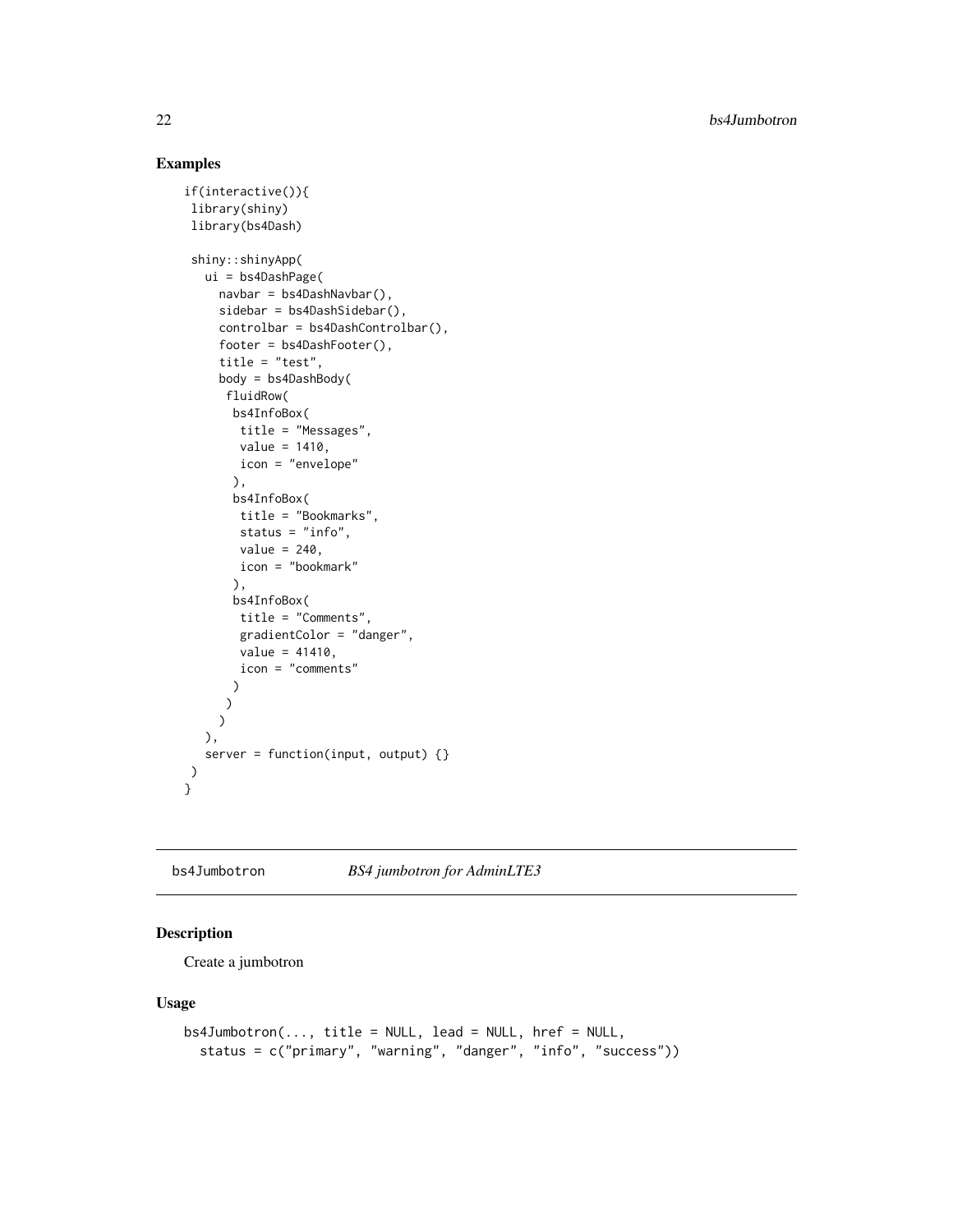# <span id="page-22-0"></span>bs4ListGroup 23

#### Arguments

| $\cdots$ | Any content.                                                                        |
|----------|-------------------------------------------------------------------------------------|
| title    | Jumbotron title.                                                                    |
| lead     | Jumbotron lead.                                                                     |
| href     | Jumbrotron external link.                                                           |
| status   | Jumbotron background color. "primary", "success", "warning", "danger" or<br>"info". |

#### Author(s)

David Granjon, <dgranjon@ymail.com>

```
if(interactive()){
library(shiny)
library(bs4Dash)
shiny::shinyApp(
  ui = bs4DashPage(
    navbar = bs4DashNavbar(),
    sidebar = bs4DashSidebar(),
    controlbar = bs4DashControlbar(),
    footer = bs4DashFooter(),
    title = "test",
    body = bs4DashBody(
     bs4Jumbotron(
     title = "Hello, world!",
     lead = "This is a simple hero unit, a simple jumbotron-style
     component for calling extra attention to featured
     content or information.",
     "It uses utility classes for typography and spacing
     to space content out within the larger container.",
     status = "primary",
     href = "http://www.google.fr"
     )
    )
  ),
  server = function(input, output) {}
)
}
```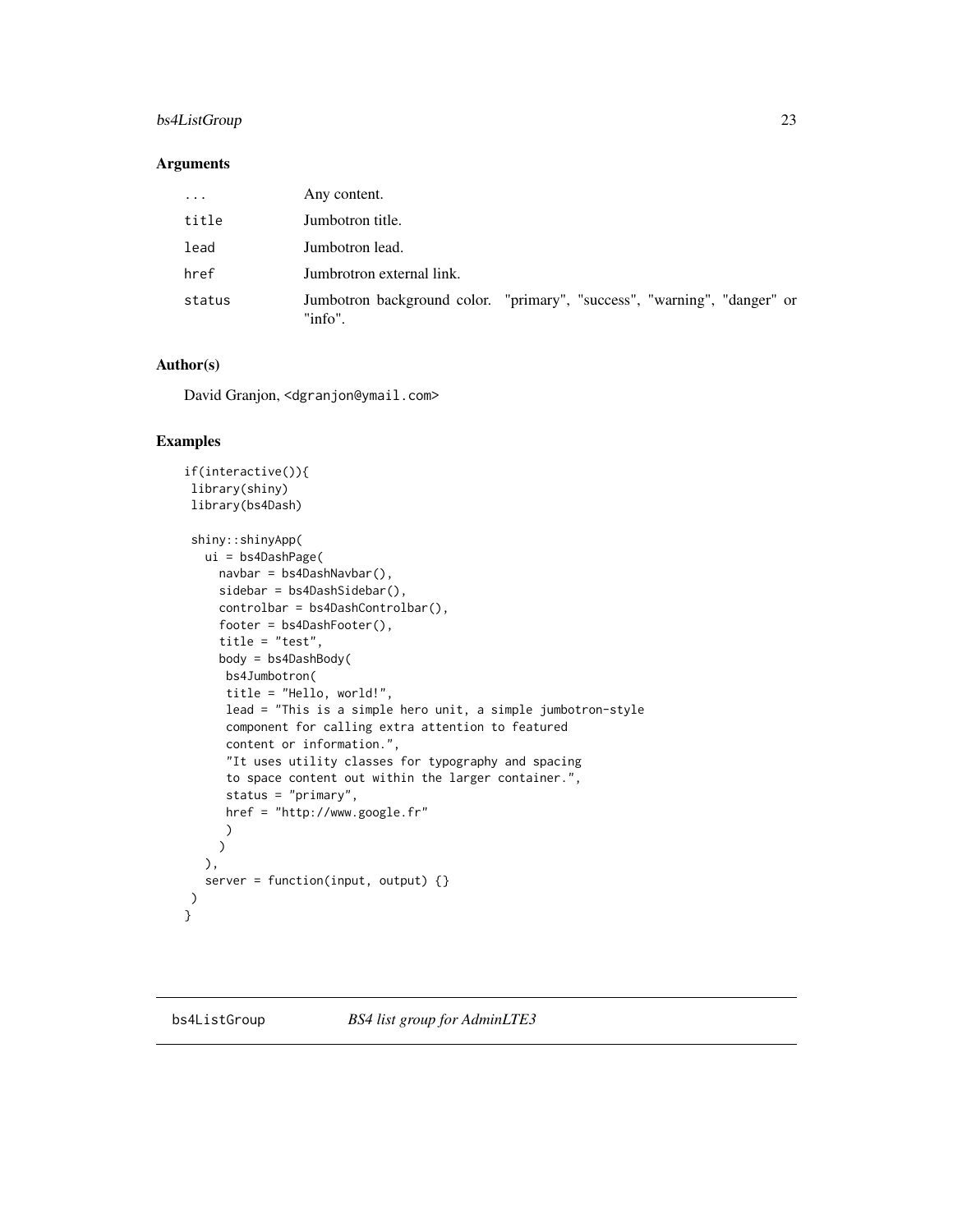Create a list group

# Usage

 $bs4ListGroup(\ldots, width = 4)$ 

# Arguments

| .     | Slot for bs4ListGroupItem.                        |
|-------|---------------------------------------------------|
| width | List group width. 4 by default. Between 1 and 12. |

# Author(s)

David Granjon, <dgranjon@ymail.com>

```
if(interactive()){
library(shiny)
library(bs4Dash)
shiny::shinyApp(
  ui = bs4DashPage(
    navbar = bs4DashNavbar(),
    sidebar = bs4DashSidebar(),
    controlbar = bs4DashControlbar(),
    footer = bs4DashFooter(),
    title = "test",
    body = bs4DashBody(
     fluidRow(
      bs4ListGroup(
      bs4ListGroupItem(
       type = "basic",
       "Cras justo odio"
       ),
       bs4ListGroupItem(
       type = "basic",
       "Dapibus ac facilisis in"
       ),
       bs4ListGroupItem(
       type = "basic",
        "Morbi leo risus"
      \lambda),
     bs4ListGroup(
      bs4ListGroupItem(
       "Cras justo odio",
       active = TRUE,
       disabled = FALSE,
       type = "action",
```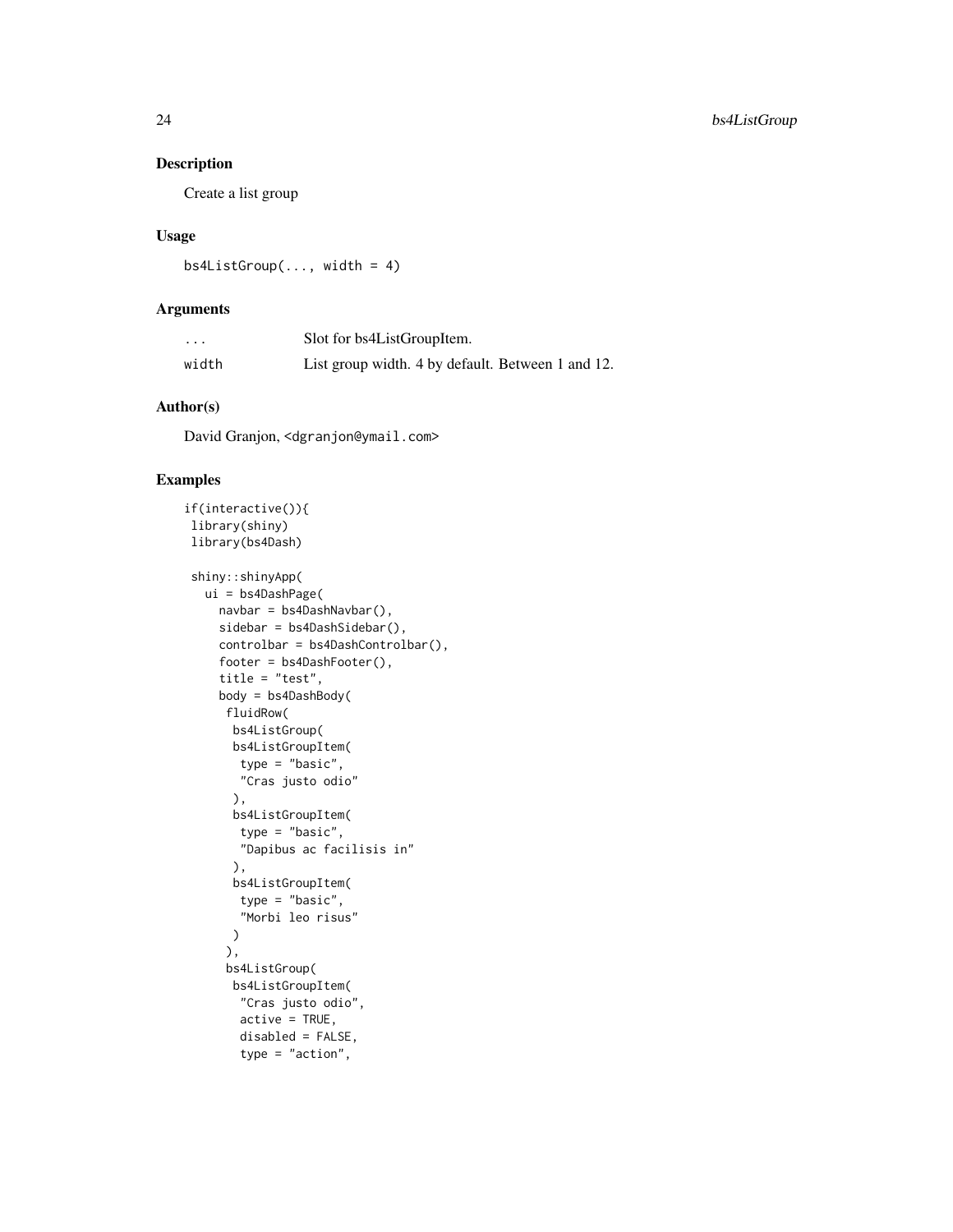}

```
src = "http://www.google.fr"
      ),
      bs4ListGroupItem(
       active = FALSE,
       disabled = FALSE,
       type = "action",
       "Dapibus ac facilisis in",
      src = "http://www.google.fr"
      ),
      bs4ListGroupItem(
       "Morbi leo risus",
       active = FALSE,
      disabled = TRUE,
      type = "action",
      src = "http://www.google.fr"
      )
     ),
     bs4ListGroup(
      bs4ListGroupItem(
      "Donec id elit non mi porta gravida at eget metus.
      Maecenas sed diam eget risus varius blandit.",
       active = TRUE,disabled = FALSE,
       type = "heading",
       title = "List group item heading",
       subtitle = "3 days ago",
       footer = "Donec id elit non mi porta."
      ),
      bs4ListGroupItem(
       "Donec id elit non mi porta gravida at eget metus.
       Maecenas sed diam eget risus varius blandit.",
       active = FALSE,
       disabled = FALSE,
       type = "heading",
       title = "List group item heading",
       subtitle = "3 days ago",
       footer = "Donec id elit non mi porta."
      )
     )
    )
   )
  ),
  server = function(input, output) {}
)
```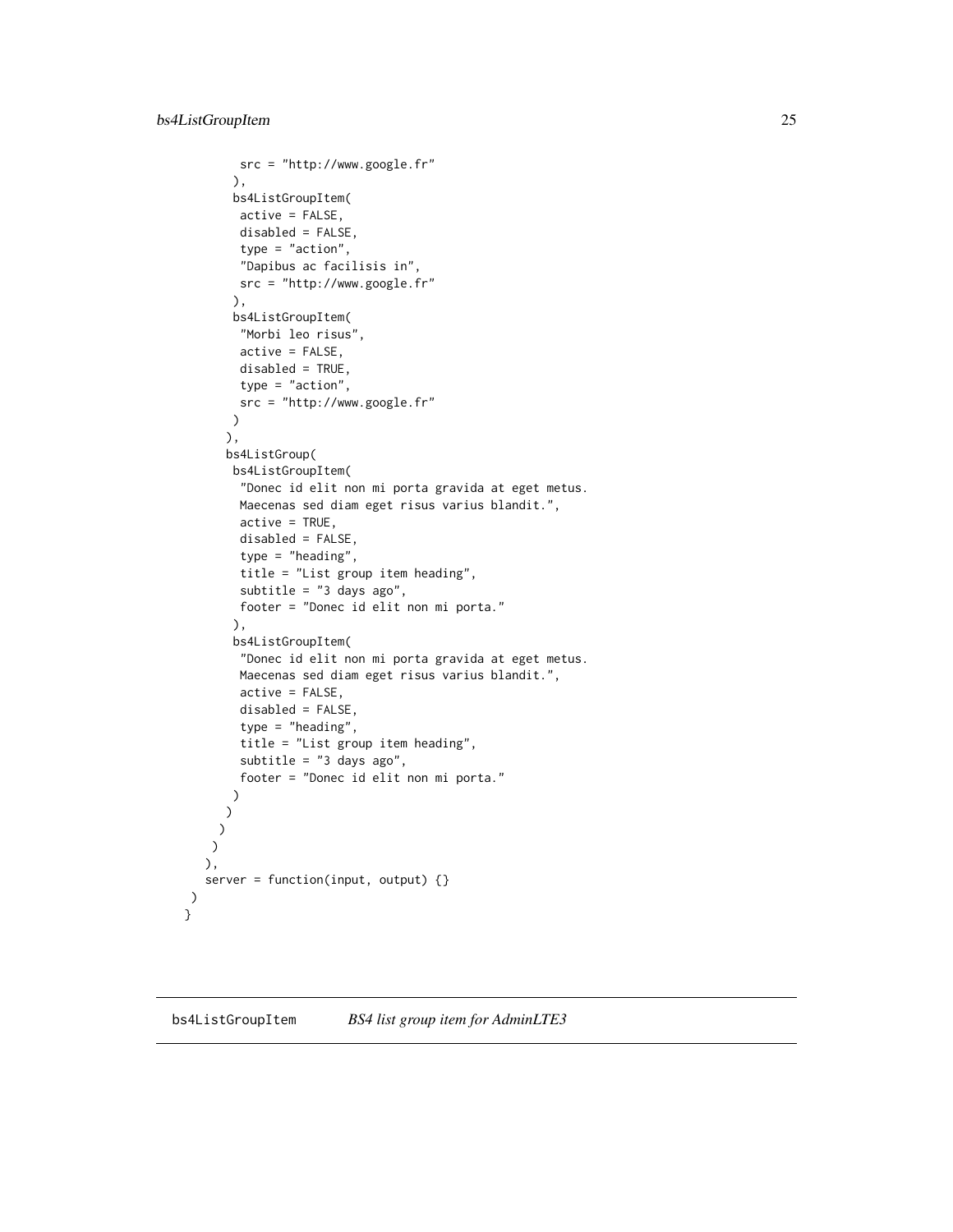Create a list group item

### Usage

```
bs4ListGroupItem(..., active = FALSE, disabled = FALSE, type = c("basic",
  "action", "heading"), src = "#", title = NULL, subtitle = NULL,footer = NULL)
```
# Arguments

| $\cdots$ | Item content.                                                                                    |
|----------|--------------------------------------------------------------------------------------------------|
| active   | Whether the item is active or not. FALSE by default. Only if type is "action" or<br>"heading".   |
| disabled | Whether the item is disabled or not. FALSE by default. Only if type is "action"<br>or "heading". |
| type     | Item type. Choose between "basic", "action" and "heading".                                       |
| src      | Item external link.                                                                              |
| title    | Item title (only if type is "heading").                                                          |
| subtitle | Item subtitle (only if type is "heading").                                                       |
| footer   | Item footer content (only if type is "heading").                                                 |
|          |                                                                                                  |

# Author(s)

David Granjon, <dgranjon@ymail.com>

bs4Loading *AdminLTE3 loading state element*

#### Description

When a section is still work in progress or a computation is running

#### Usage

```
bs4Loading()
```
# Note

Loading state can be programmatically used when a conputation is running for instance.

### Author(s)

<span id="page-25-0"></span>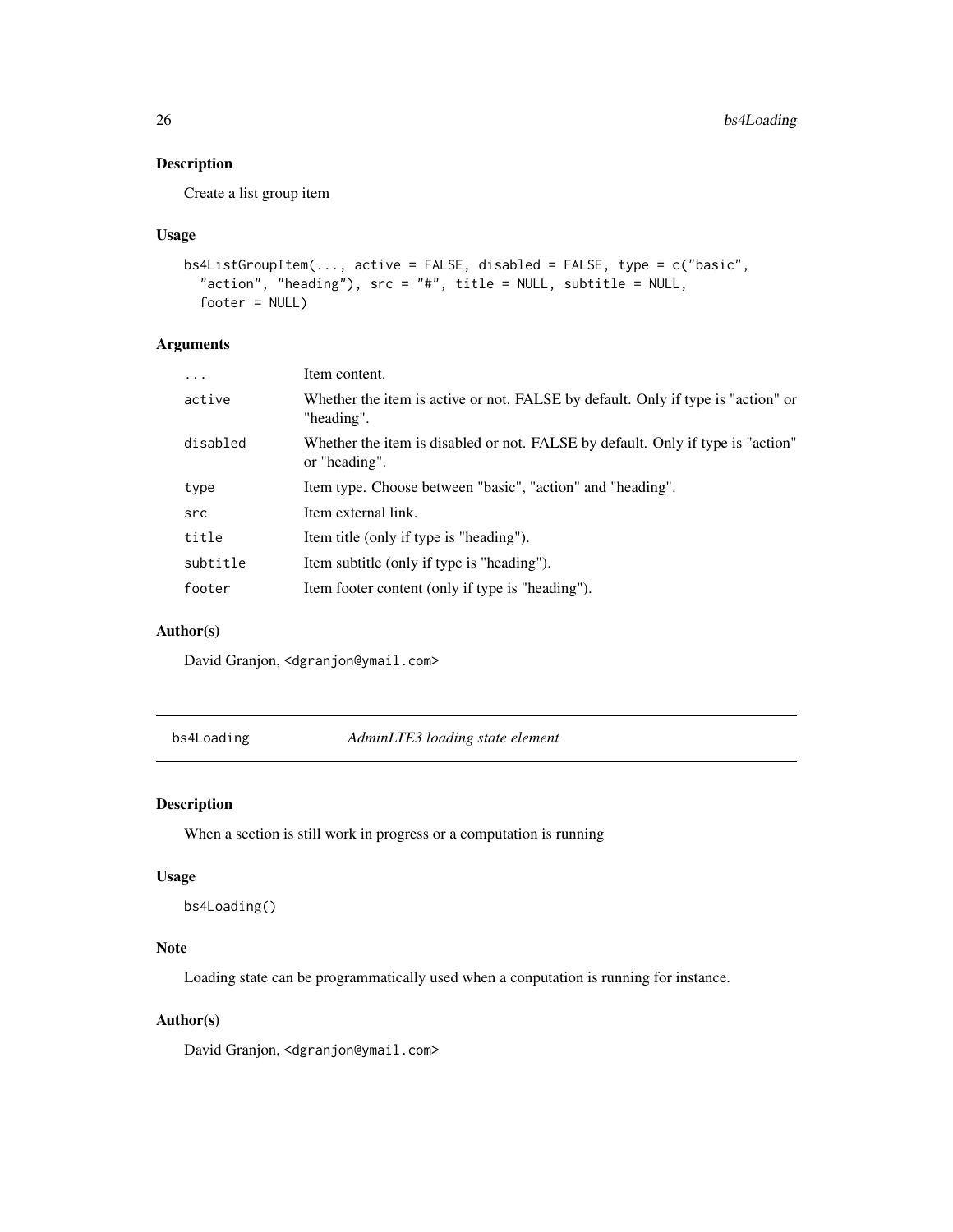# <span id="page-26-0"></span>bs4ProgressBar 27

# Examples

```
if(interactive()){
library(shiny)
library(bs4Dash)
shiny::shinyApp(
  ui = bs4DashPage(
    navbar = bs4DashNavbar(),
    sidebar = bs4DashSidebar(),
    controlbar = bs4DashControlbar(),
    footer = bs4DashFooter(),
    title = "test",
    body = bs4DashBody(
      title = "Callouts",
      bs4Card(
       title = "Loading State",
       bs4Loading()
       \lambda)
  ),
  server = function(input, output) {}
)
}
```
bs4ProgressBar *Create a Bootstrap 4 progress bar*

# Description

AdminLTE3 progress bar

# Usage

```
bs4ProgressBar(value, min = 0, max = 100, vertical = FALSE,
  striped = FALSE, status = c("primary", "warning", "danger", "info",
  "success"), width = "80%", height = "40%")
```
#### Arguments

| Progress bar value                                                        |
|---------------------------------------------------------------------------|
| Progress bar minimum value.                                               |
| Progress bar maximum value.                                               |
| Whether to display the progress bar in vertical mode. FALSE by default.   |
| Whether the progress bar is striped or not. FALSE by default.             |
| Progress bar status. "primary", "success", "warning", "danger" or "info". |
| Progress bar width (only if vertical is FALSE).                           |
| Progress bar height (only if vertical is TRUE).                           |
|                                                                           |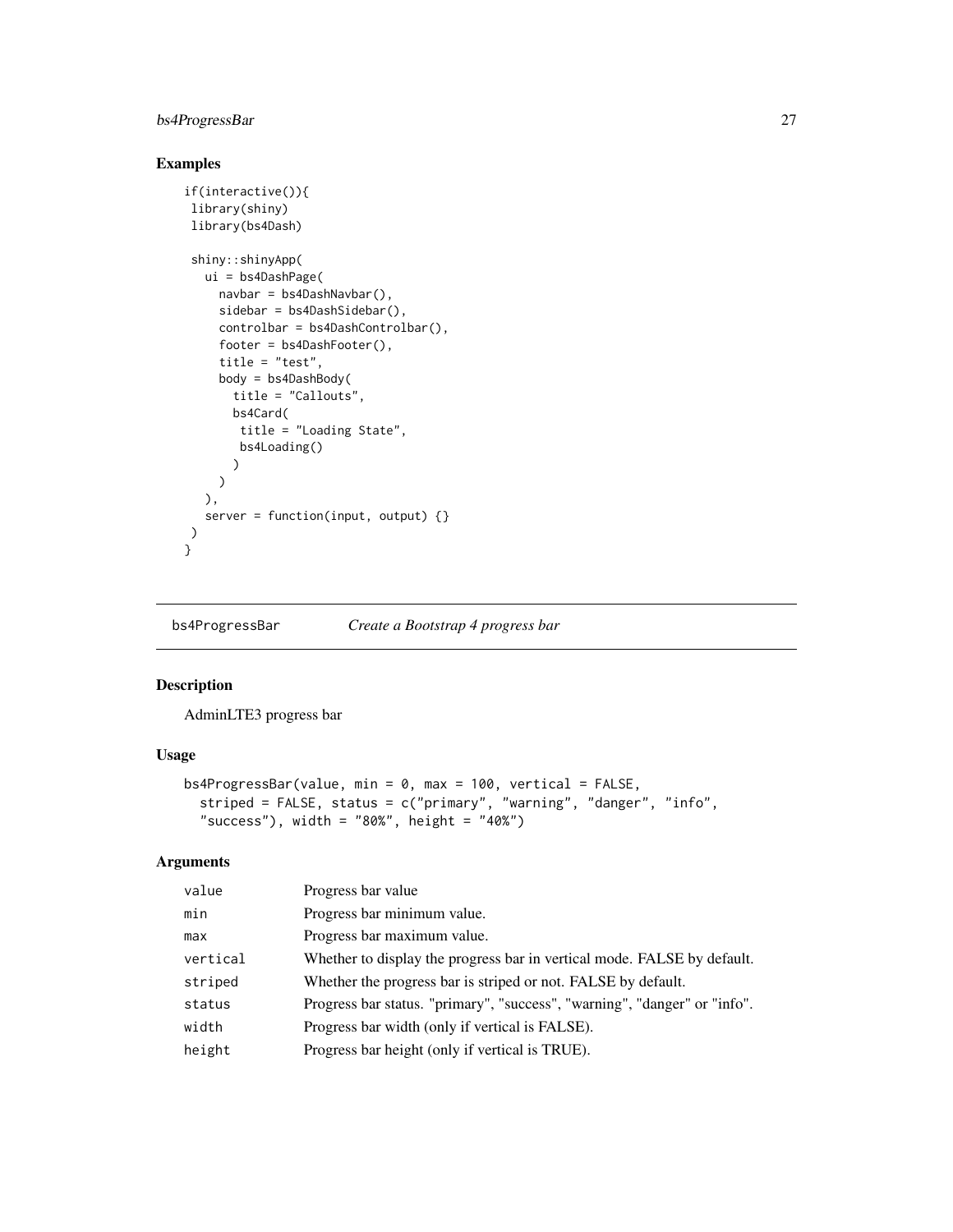# Author(s)

David Granjon, <dgranjon@ymail.com>

```
if(interactive()){
library(shiny)
library(bs4Dash)
shiny::shinyApp(
  ui = bs4DashPage(
    navbar = bs4DashNavbar(),
    sidebar = bs4DashSidebar(),
    controlbar = bs4DashControlbar(),
    footer = bs4DashFooter(),
    title = "test",
    body = bs4DashBody(
      title = "Carousel",
      bs4Card(
       title = "Progress bars",
       footer = tagList(
         bs4ProgressBar(
         value = 5,
         striped = FALSE,
         status = "info"
        ),
        bs4ProgressBar(
         value = 5,
         striped = TRUE,
         status = "warning",
         width = "20%"
        )
        ),
       bs4ProgressBar(
        value = 80,
        vertical = TRUE,
        status = "success"
       ),
       bs4ProgressBar(
        value = 100,
        vertical = TRUE,
        striped = TRUE,
        status = "danger",
        height = "80%"
       )
      )
    \lambda),
  server = function(input, output) {}
)
}
```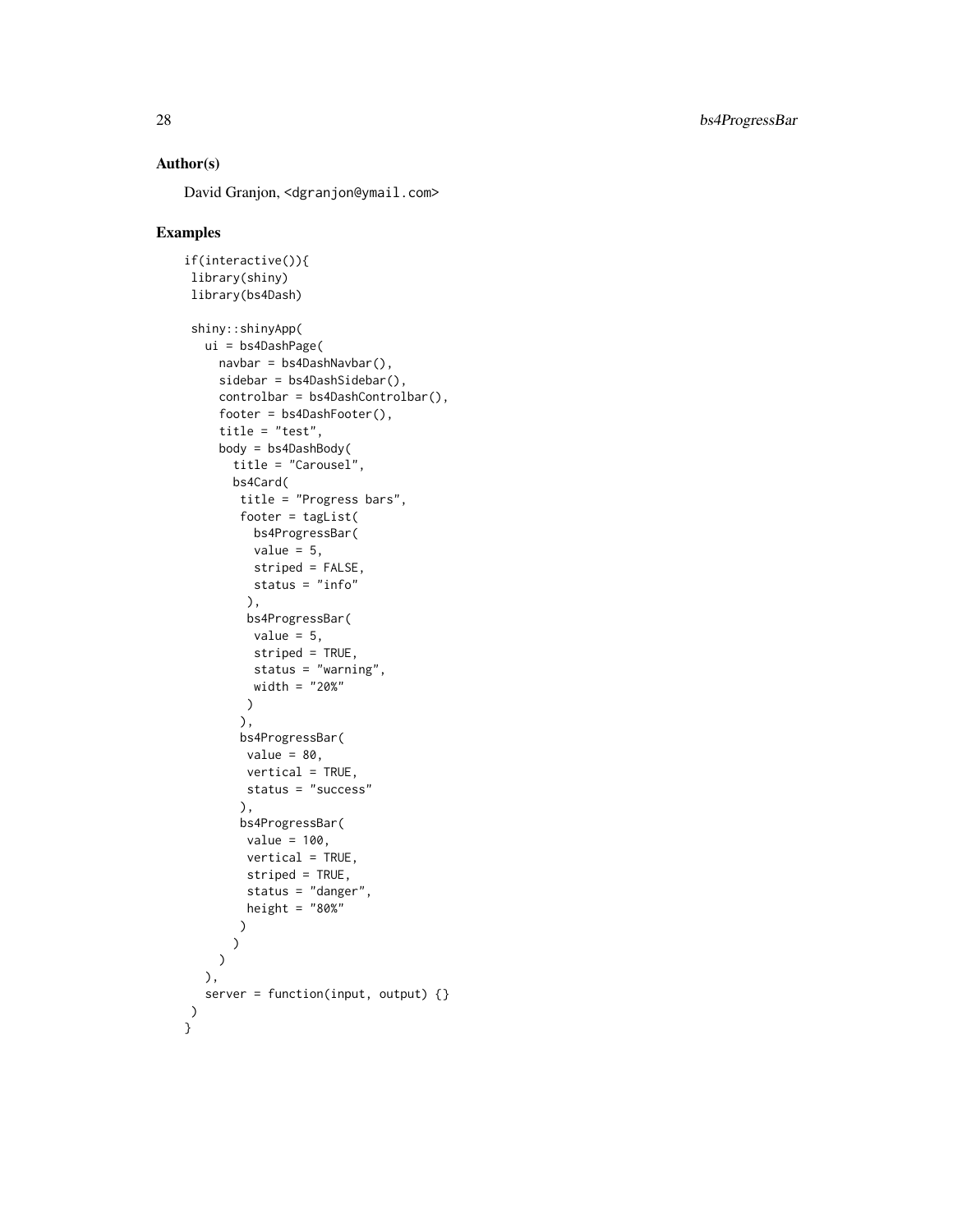<span id="page-28-0"></span>bs4SidebarHeader *Create a Boostrap 4 dashboard main sidebar header*

#### Description

Build an adminLTE3 dashboard main sidebar header

#### Usage

```
bs4SidebarHeader(title)
```
# Arguments

title SidebarHeader title.

#### Author(s)

David Granjon, <dgranjon@ymail.com>

bs4SidebarMenu *Create a Boostrap 4 dashboard main sidebar menu*

# Description

Build an adminLTE3 dashboard main sidebar menu

#### Usage

```
bs4SidebarMenu(...)
```
#### Arguments

... Slot for bs4SidebarMenuItemList or bs4SidebarMenuItem or bs4SidebarHeader

#### Author(s)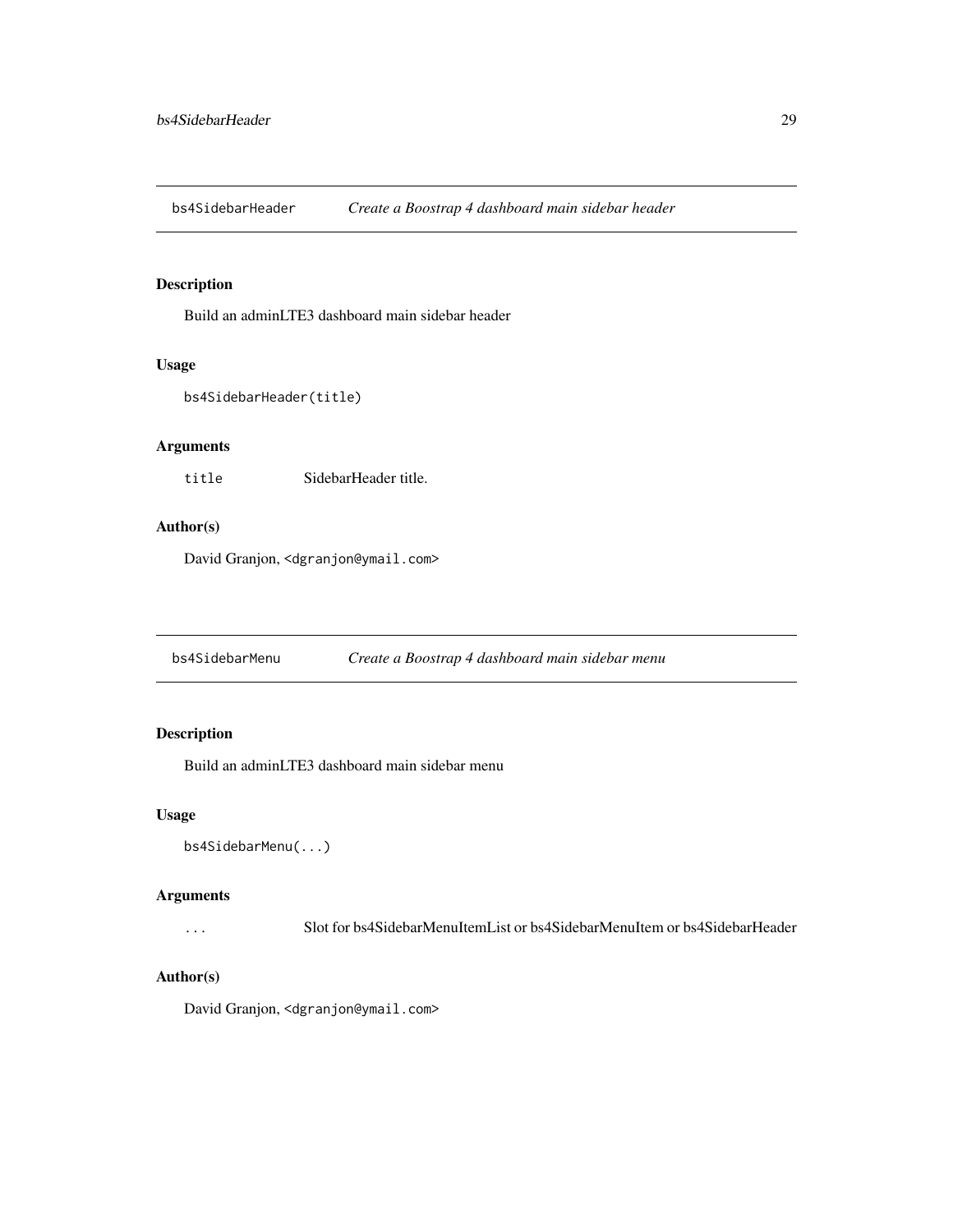<span id="page-29-1"></span><span id="page-29-0"></span>bs4SidebarMenuItem *Create a Boostrap 4 dashboard main sidebar menu item*

# Description

Build an adminLTE3 dashboard main sidebar menu item

#### Usage

```
bs4SidebarMenuItem(..., tabName = NULL, icon = NULL)
```
# Arguments

| $\cdot$ | Item name.                                                    |
|---------|---------------------------------------------------------------|
| tabName | Should correspond exactly to the tabName given in bs4TabItem. |
| icon    | Item icon.                                                    |

# Author(s)

David Granjon, <dgranjon@ymail.com>

|--|--|--|--|

# Description

Create a block of stars (ideal for rating)

#### Usage

```
bs4Stars(maxstar = 5, grade, status = "warning")
```
# Arguments

| maxstar | Maximum number of stars by block.                                |
|---------|------------------------------------------------------------------|
| grade   | Current score. Should be positive and lower or equal to maxstar. |
| status  | Star color: see validColors() in the documentation.              |

# Author(s)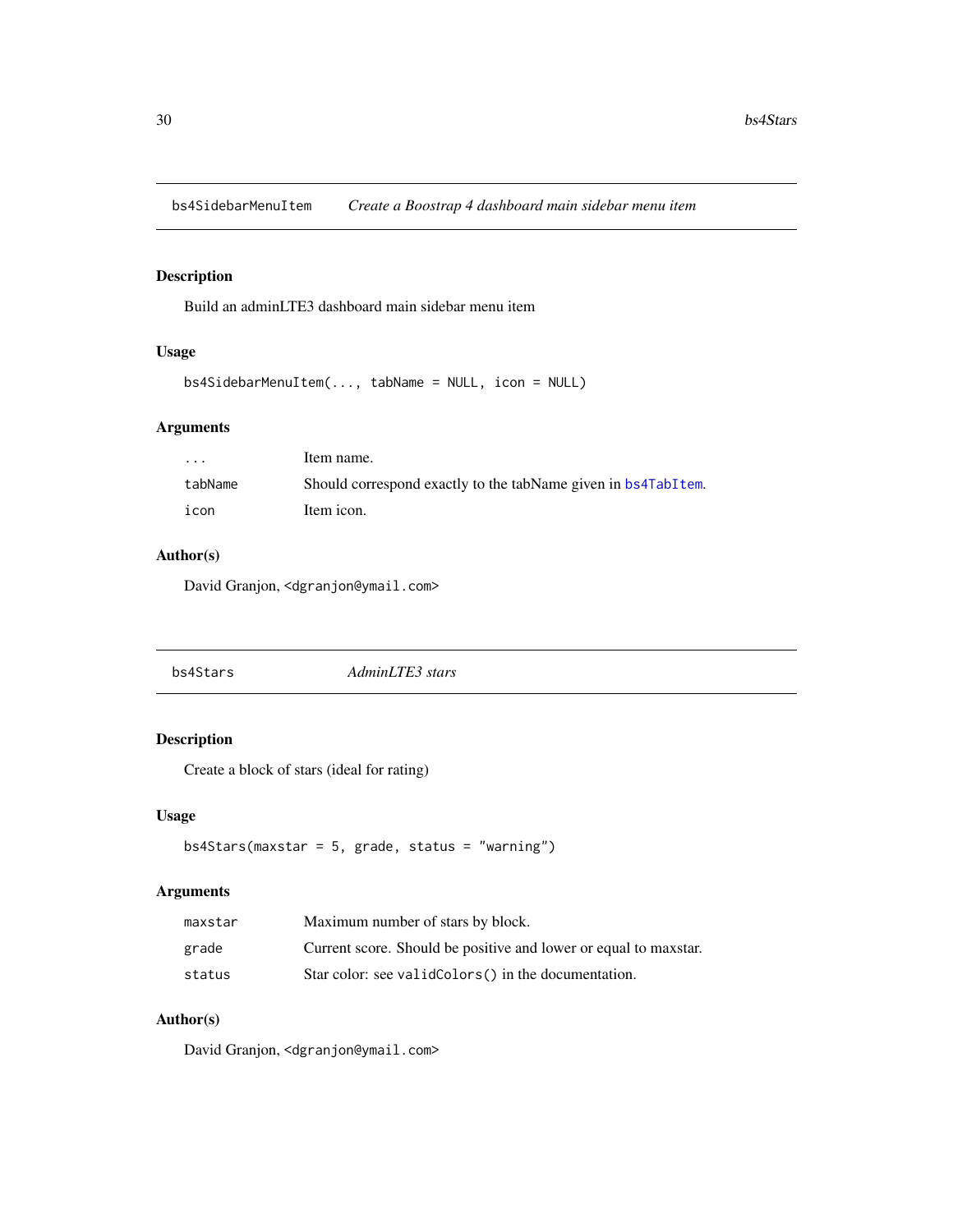#### <span id="page-30-0"></span>bs4TabCard 31

# Examples

```
if(interactive()){
library(shiny)
library(bs4Dash)
shiny::shinyApp(
  ui = bs4DashPage(
    navbar = bs4DashNavbar(),
    sidebar = bs4DashSidebar(),
    controlbar = bs4DashControlbar(),
    footer = bs4DashFooter(),
    title = "test",
    body = bs4DashBody(
     bs4Card(
      title = "Stars",
      bs4Stars(grade = 5),
      bs4Stars(grade = 5, status = "success"),
      bs4Stars(grade = 1, status = "danger"),
      bs4Stars(grade = 3, status = "info")
      )
     \mathcal{L}),
  server = function(input, output) {}
)
}
```
#### <span id="page-30-1"></span>bs4TabCard *Create a Boostrap 4 tabCard*

#### Description

Build an adminLTE3 card with tabs

#### Usage

```
bs4TabCard(..., title = NULL, width = 6, height = NULL,elevation = NULL)
```
#### Arguments

| $\cdots$ | Contents of the box: should be bs4TabPanel.                                                                                                                                                                                                                                                                      |
|----------|------------------------------------------------------------------------------------------------------------------------------------------------------------------------------------------------------------------------------------------------------------------------------------------------------------------|
| title    | TabCard title.                                                                                                                                                                                                                                                                                                   |
| width    | The width of the box, using the Bootstrap grid system. This is used for row-<br>based layouts. The overall width of a region is 12, so the default valueBox<br>width of 4 occupies 1/3 of that width. For column-based layouts, use NULL for<br>the width; the width is set by the column that contains the box. |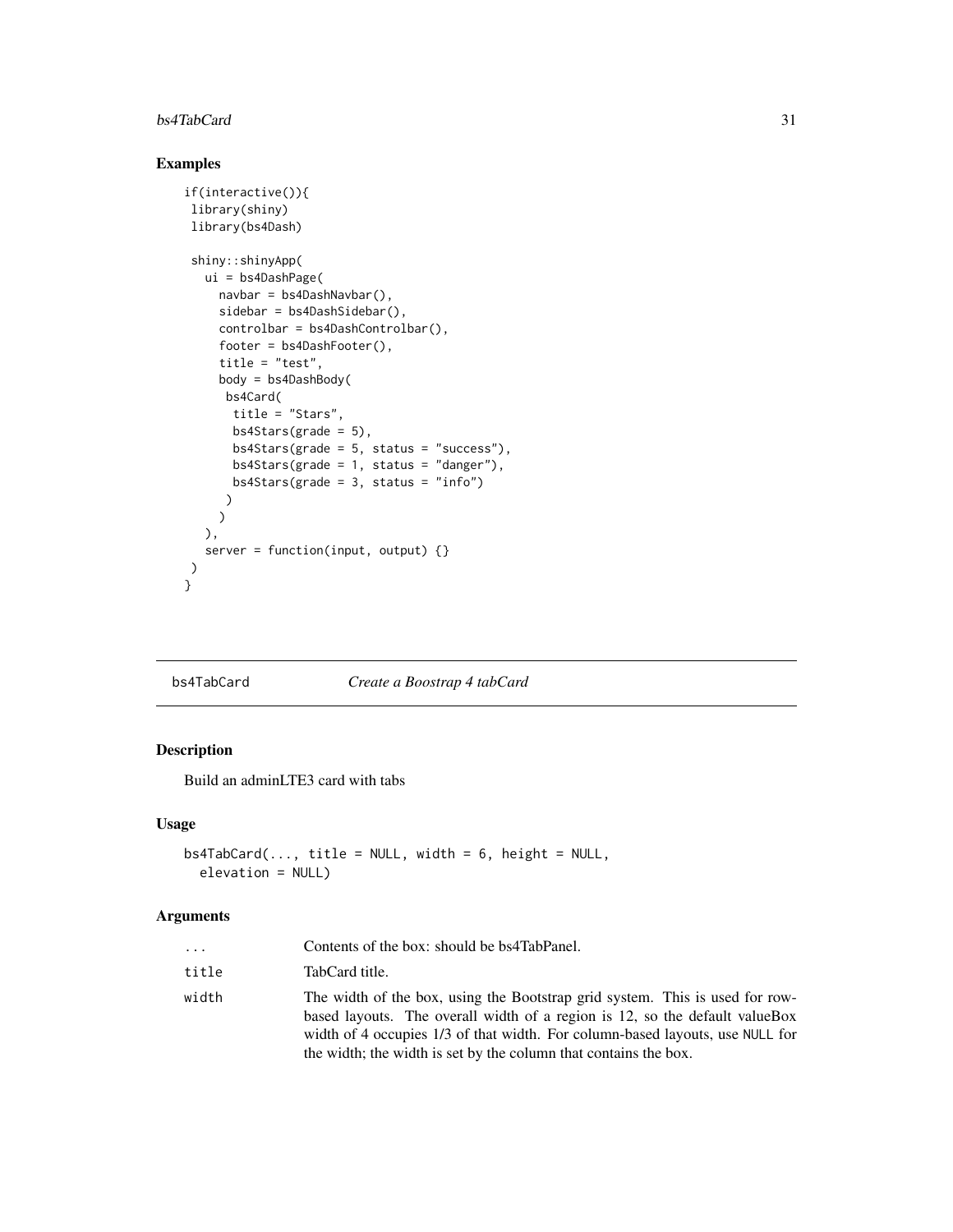<span id="page-31-0"></span>

| height    | The height of a box, in pixels or other CSS unit. By default the height scales<br>automatically with the content. |
|-----------|-------------------------------------------------------------------------------------------------------------------|
| elevation | tabCard elevation.                                                                                                |

# Author(s)

David Granjon, <dgranjon@ymail.com>

#### See Also

Other cards: [bs4Card](#page-9-1), [bs4InfoBox](#page-20-1), [bs4ValueBox](#page-39-1)

```
if(interactive()){
library(shiny)
library(bs4Dash)
shiny::shinyApp(
  ui = bs4DashPage(
   navbar = bs4DashNavbar(),
   sidebar = bs4DashSidebar(),
   controlbar = bs4DashControlbar(),
   footer = bs4DashFooter(),
   title = "test",
   body = bs4DashBody(
    bs4TabCard(
     title = "A card with tabs",
     bs4TabPanel(
     tabName = "Tab1",
      active = FALSE,
      "Content 1"
     ),
     bs4TabPanel(
      tabName = "Tab2",
       active = TRUE,
       "Content 2"
     ),
     bs4TabPanel(
      tabName = "Tab3",
       active = FALSE,
      "Content 3"
     )
    )
   )
  ),
  server = function(input, output) {}
\lambda}
```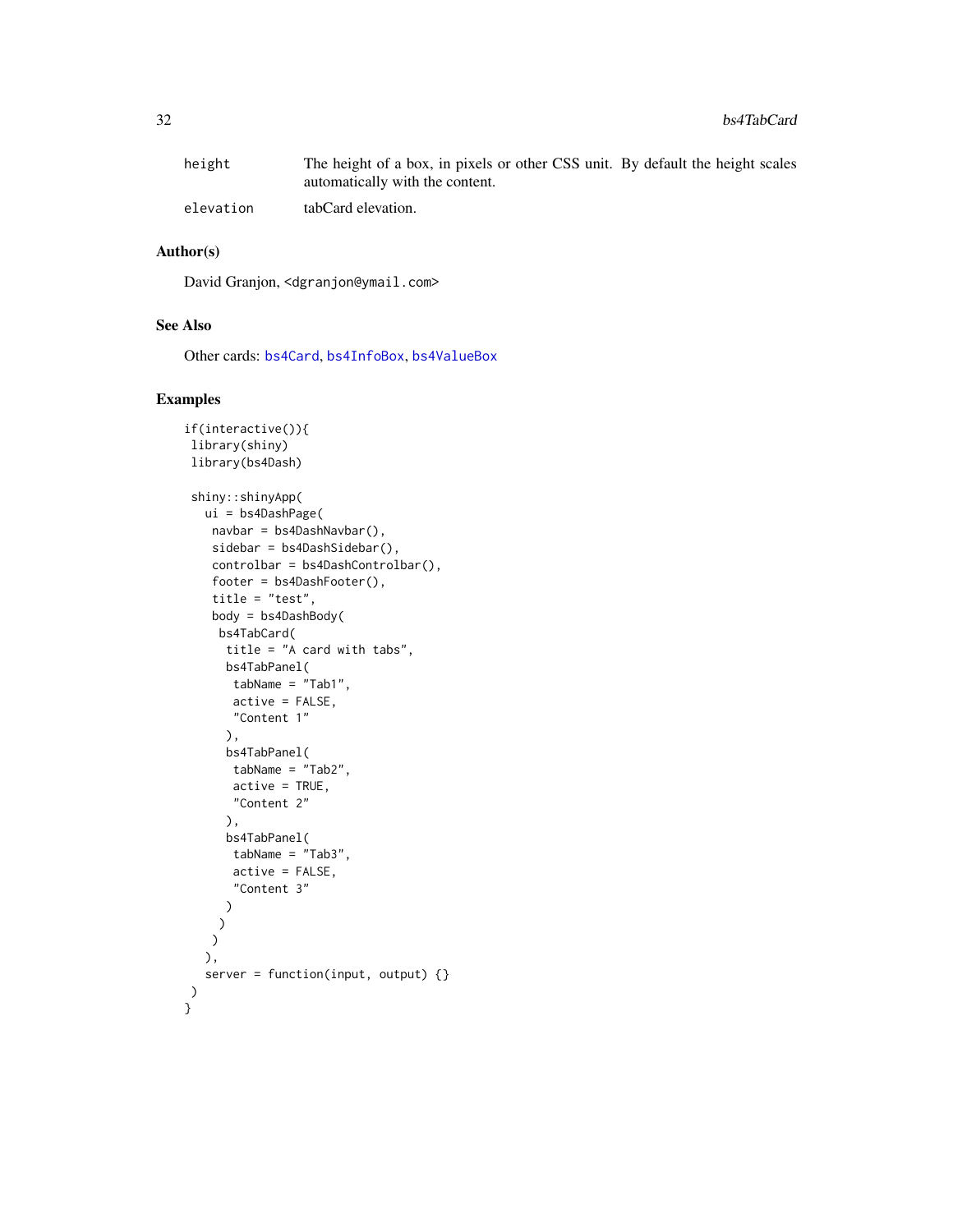<span id="page-32-1"></span><span id="page-32-0"></span>

One tab to put inside a tab items container

# Usage

```
bs4TabItem(tabName = NULL, ...)
```
# Arguments

| tabName | The name of a tab. This must correspond to the tabName of a bs4SidebarMenuItem. |
|---------|---------------------------------------------------------------------------------|
| .       | Contents of the tab.                                                            |

|  | A container for tab items | bs4TabItems |
|--|---------------------------|-------------|
|--|---------------------------|-------------|

# Description

A container for tab items

# Usage

```
bs4TabItems(...)
```
# Arguments

... Items to put in the container. Each item should be a [bs4TabItem](#page-32-1).

| Create a tabPanel |
|-------------------|
|                   |

# Description

To be included in a bs4TabCard

### Usage

bs4TabPanel(..., tabName, active = FALSE)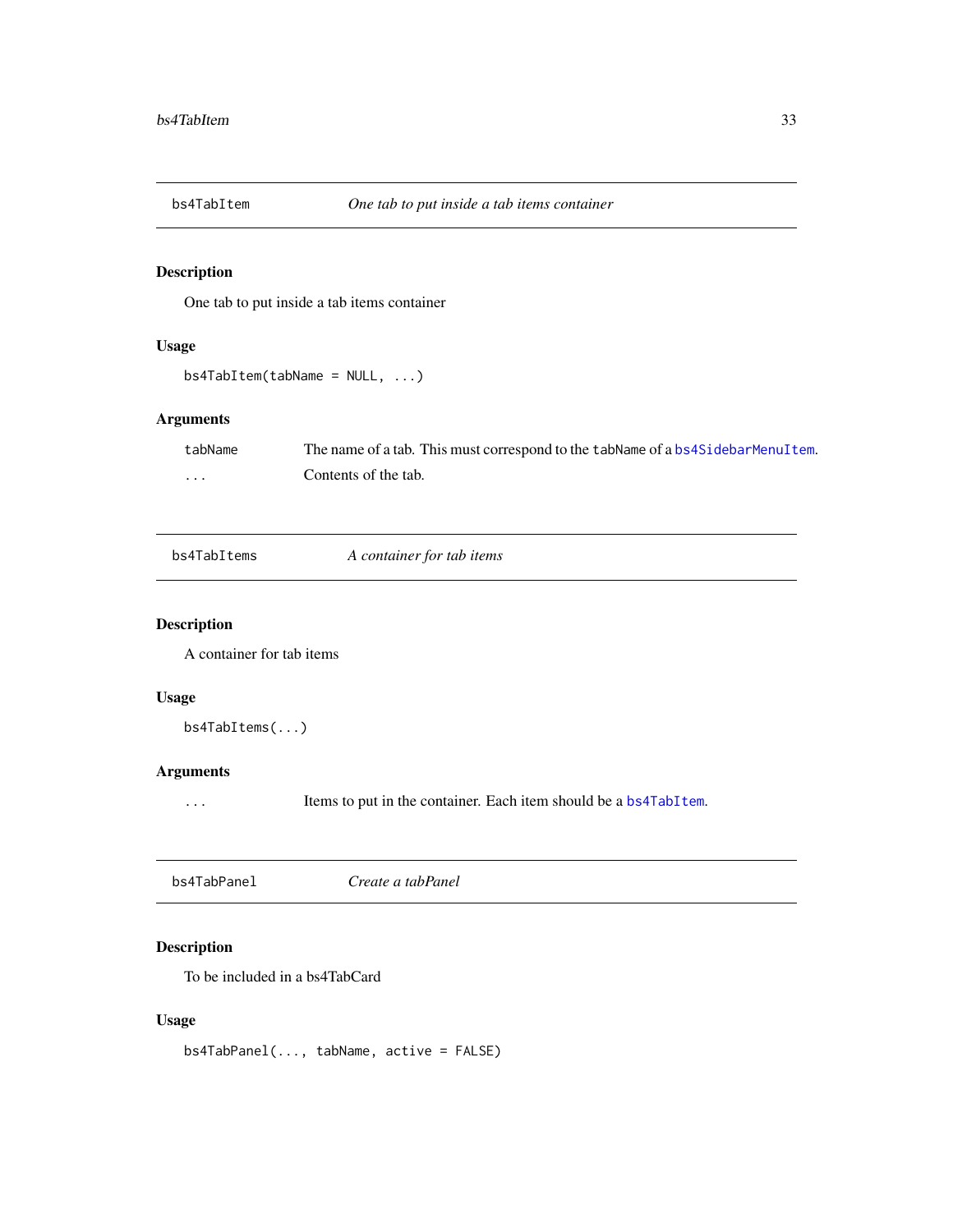# <span id="page-33-0"></span>Arguments

| $\cdot$ | Tab content                                                            |
|---------|------------------------------------------------------------------------|
| tabName | Tab name: it will be also passed as the id argument. Should be unique. |
| active  | Whether the tab is active or not. FALSE bu default.                    |

# Author(s)

David Granjon, <dgranjon@ymail.com>

| bs4TabSetPanel | Create a tabSetPanel |  |
|----------------|----------------------|--|
|                |                      |  |

# Description

Imported by bs4TabCard. Do not use outside!

# Usage

bs4TabSetPanel(...)

# Arguments

... Slot for bs4TabPanel.

# Author(s)

David Granjon, <dgranjon@ymail.com>

bs4Timeline *AdminLTE3 timeline block*

# Description

Create a timeline block

# Usage

bs4Timeline(..., reversed = TRUE, width =  $6$ )

# Arguments

| $\cdot$  | slot for bs4TimelineLabel or bs4TimelineItem. |
|----------|-----------------------------------------------|
| reversed | Whether the timeline is reversed or not.      |
| width    | Timeline width. Between 1 and 12.             |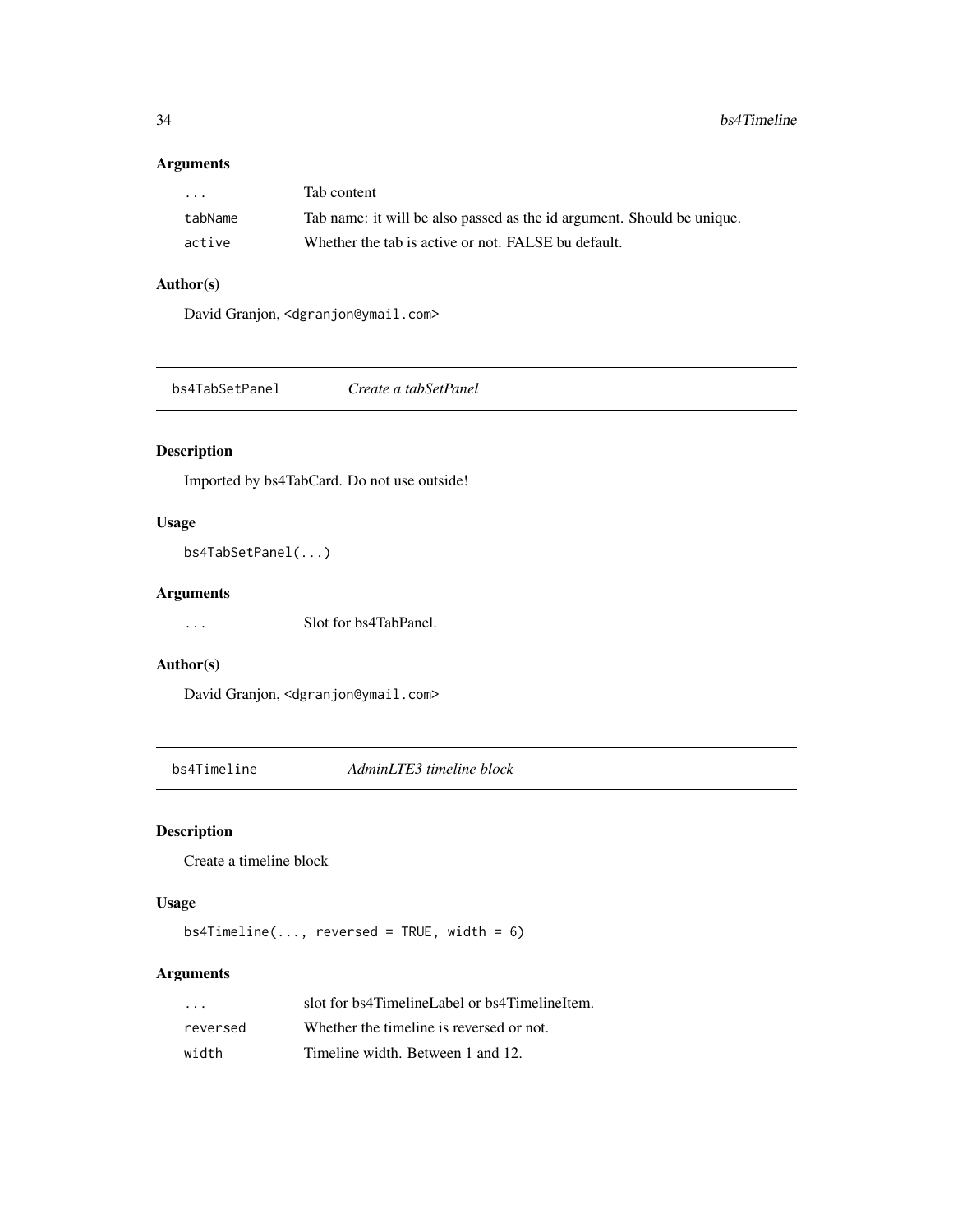#### bs4Timeline 35

# Note

reversed is useful when the user wants to use the timeline inside a box.

# Author(s)

David Granjon, <dgranjon@ymail.com>

```
if(interactive()){
library(shiny)
library(bs4Dash)
shiny::shinyApp(
  ui = bs4DashPage(
   navbar = bs4DashNavbar(),
   sidebar = bs4DashSidebar(),
   controlbar = bs4DashControlbar(),
   footer = bs4DashFooter(),
   title = "test",
   body = bs4DashBody(
    bs4Card(
     title = "Timeline",
     bs4Timeline(
      width = 12,
      reversed = TRUE,
      bs4TimelineEnd(status = "danger"),
      bs4TimelineLabel("10 Feb. 2014", status = "info"),
      bs4TimelineItem(
       elevation = 4,
       title = "Item 1",
       icon = "gears",
       status = "success",
       time = "now",footer = "Here is the footer",
       "This is the body"
      ),
      bs4TimelineItem(
       title = "Item 2",
       border = FALSE
      ),
      bs4TimelineLabel("3 Jan. 2014", status = "primary"),
      bs4TimelineItem(
       elevation = 2,
       title = "Item 3",
       icon = "paint-brush",
       status = "warning",
       bs4TimelineItemMedia(src = "http://placehold.it/150x100"),
       bs4TimelineItemMedia(src = "http://placehold.it/150x100")
      ),
      bs4TimelineStart(status = "danger")
     )
```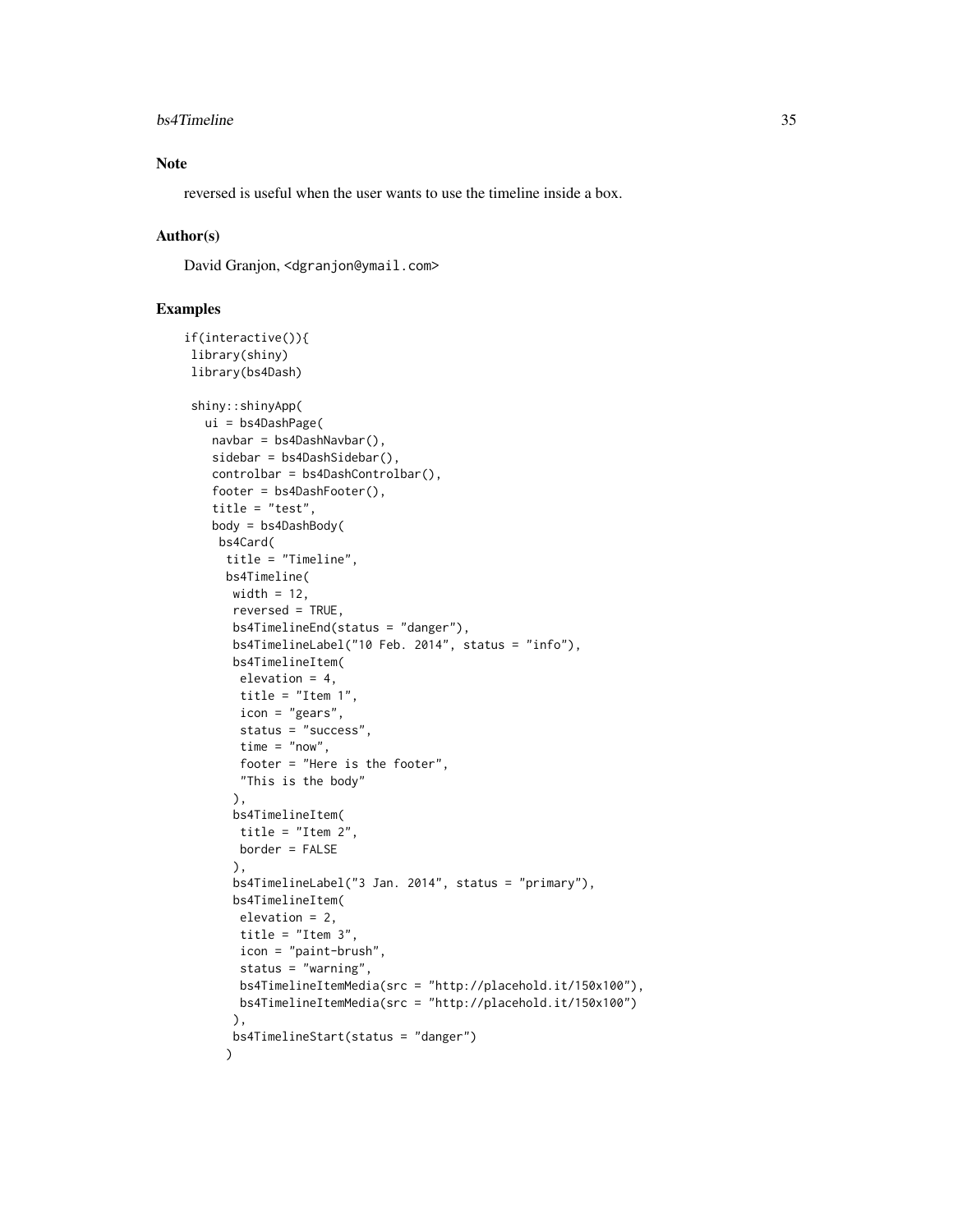```
)
    )
   ),
   server = function(input, output) {}
)
}<sup>1</sup>
```
bs4TimelineEnd *AdminLTE3 timeline ending point*

# Description

Create a timeline ending point

# Usage

```
bs4TimelineEnd(icon = "hourglass-end", status = NULL)
```
# Arguments

| 1 CON  | item icon such as "clock-o", "times",                                        |
|--------|------------------------------------------------------------------------------|
| status | item status: see here for a list of valid colors https://adminlte.io/themes/ |
|        | AdminLTE/pages/UI/general.html.                                              |

#### Author(s)

David Granjon, <dgranjon@ymail.com>

bs4TimelineItem *AdminLTE3 timeline item*

# Description

Create a timeline item

# Usage

```
bs4TimelineItem(..., elevation = NULL, icon = NULL, status = NULL,
  time = NULL, title = NULL, border = TRUE, footer = NULL)
```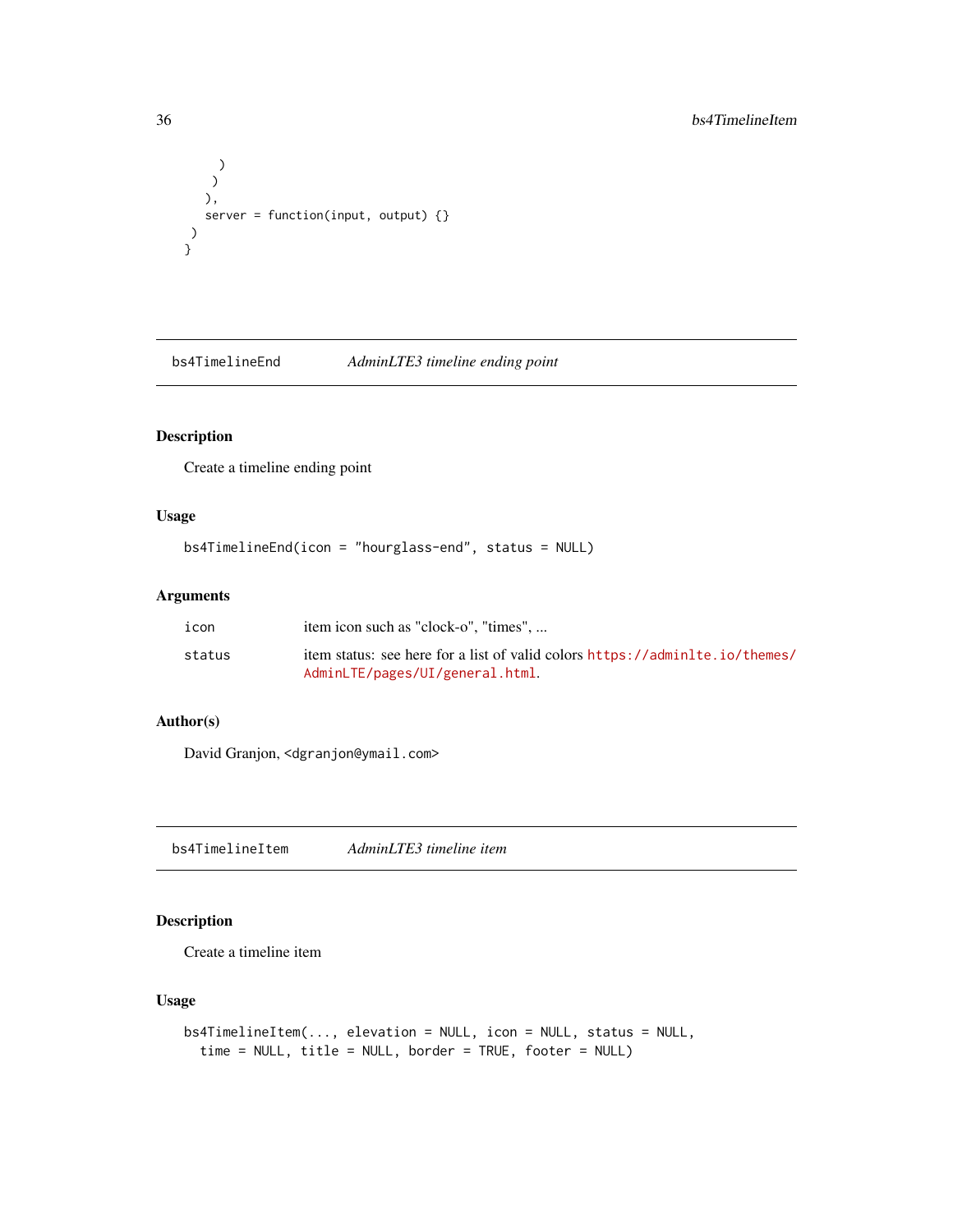# <span id="page-36-0"></span>Arguments

| $\ddots$ . | any element such as bs4TimeLineItemMedia                                                                        |
|------------|-----------------------------------------------------------------------------------------------------------------|
| elevation  | Timeline elevation (numeric). NULL by default.                                                                  |
| icon       | item icon such as "clock-o", "times",                                                                           |
| status     | item status: see here for a list of valid colors https://adminlte.io/themes/<br>AdminLTE/pages/UI/general.html. |
| time       | item date or time.                                                                                              |
| title      | item title.                                                                                                     |
| border     | Whether to display a border between the header and the body. TRUE by default.                                   |
| footer     | item footer if any.                                                                                             |

# Author(s)

David Granjon, <dgranjon@ymail.com>

bs4TimelineItemMedia *AdminLTE2 timeline media item*

# Description

Create a timeline media item

# Usage

bs4TimelineItemMedia(src = NULL, height = NULL, width = NULL)

# Arguments

| src    | media url or path.      |
|--------|-------------------------|
| height | media height in pixels. |
| width  | media width in pixels.  |

# Author(s)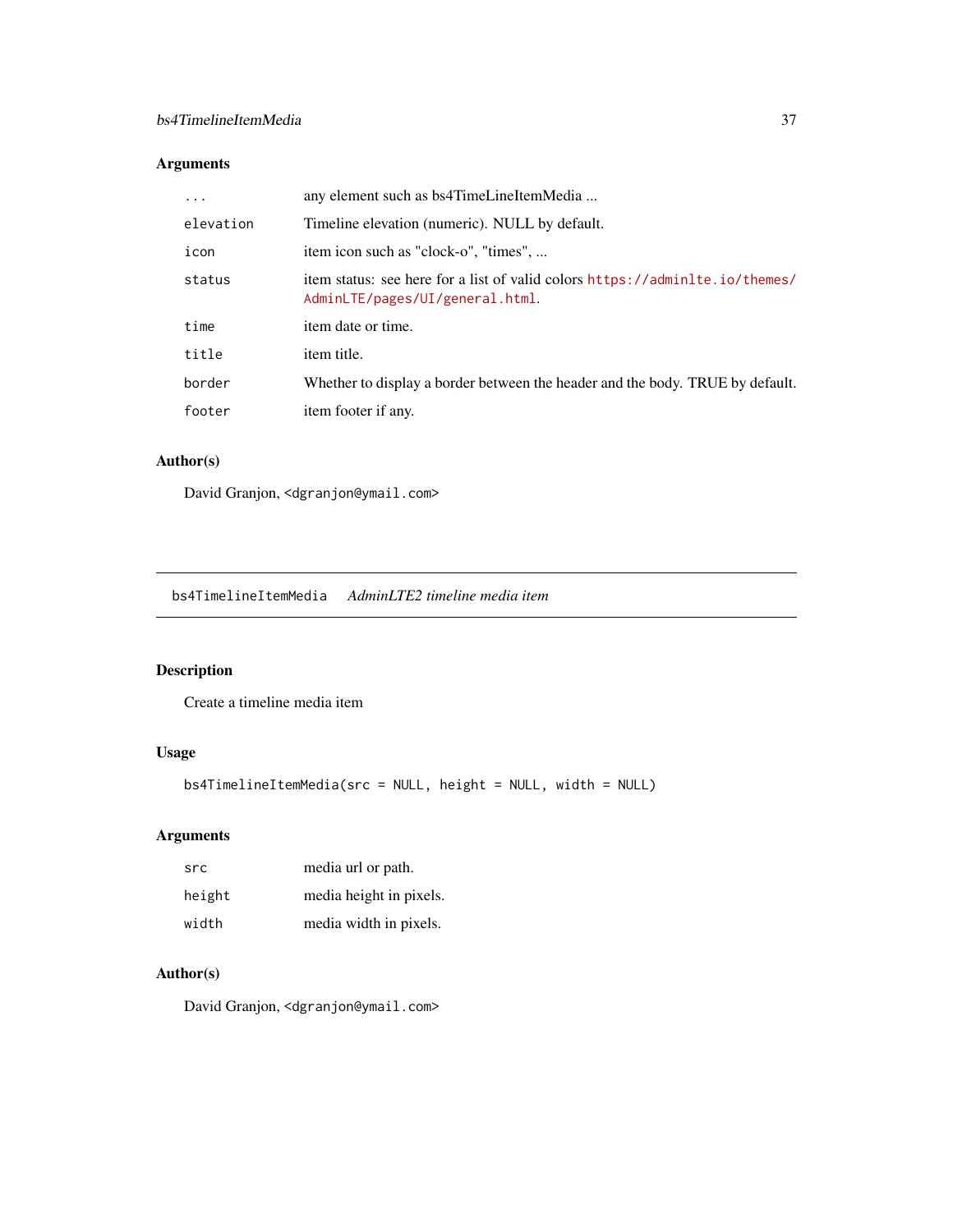<span id="page-37-0"></span>bs4TimelineLabel *AdminLTE3 timeline label*

# Description

Create a timeline label

# Usage

bs4TimelineLabel(..., status = NULL)

# Arguments

| $\cdots$ | any element.                                                                  |
|----------|-------------------------------------------------------------------------------|
| status   | label status: see here for a list of valid colors https://adminlte.io/themes/ |
|          | AdminLTE/pages/UI/general.html.                                               |

# Author(s)

David Granjon, <dgranjon@ymail.com>

bs4TimelineStart *AdminLTE3 timeline starting point*

# Description

Create a timeline starting point

# Usage

```
bs4TimelineStart(icon = "clock-o", status = NULL)
```
# Arguments

| icon   | item icon such as "clock-o". "times"                                         |
|--------|------------------------------------------------------------------------------|
| status | item status: see here for a list of valid colors https://adminite.io/themes/ |
|        | AdminLTE/pages/UI/general.html.                                              |

# Author(s)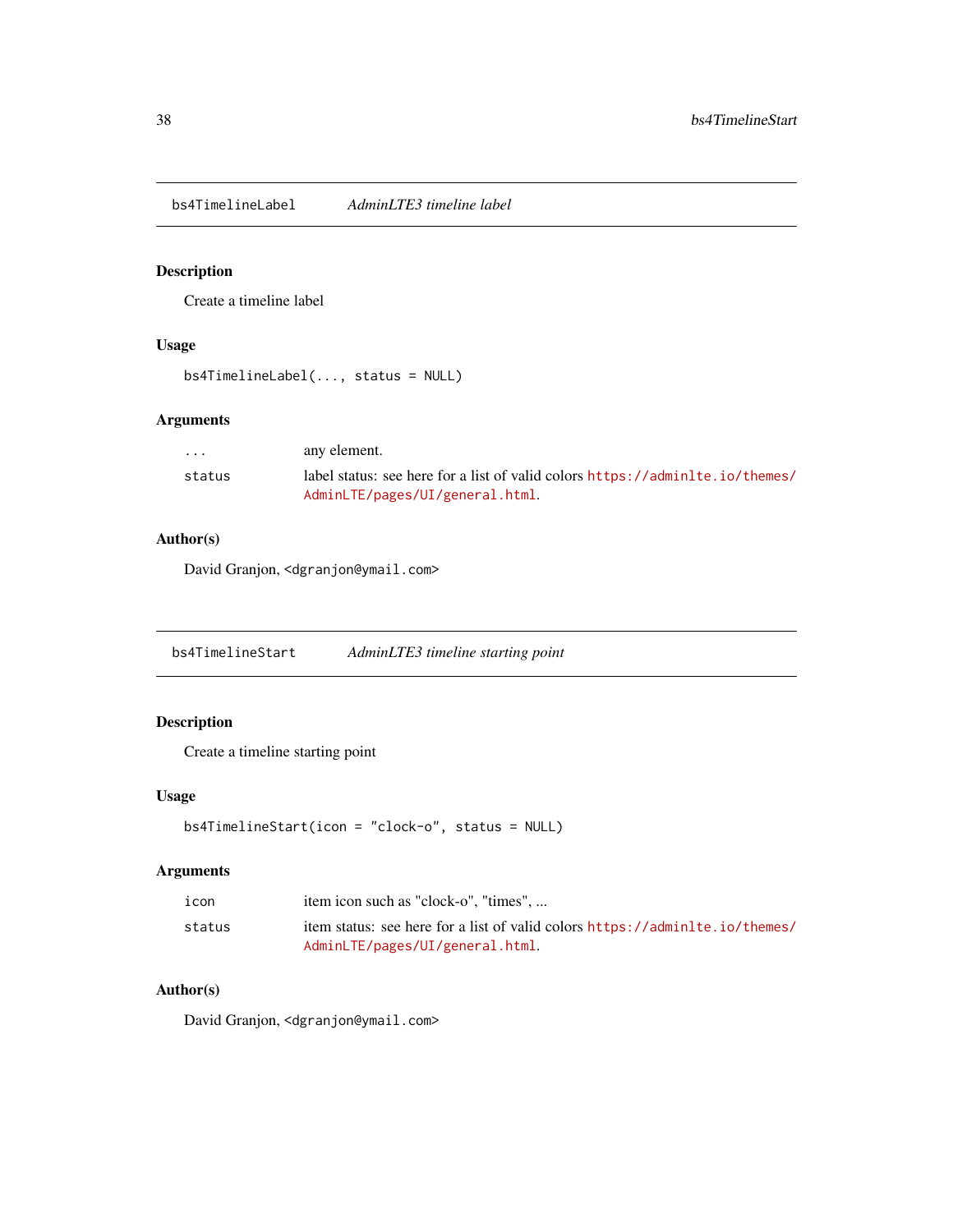<span id="page-38-0"></span>

Create widget user card

#### Usage

```
bs4UserCard(..., type = NULL, src = NULL, elevation = NULL,
  imageElevation = NULL, status = c("primary", "warning", "danger", "info",
  "success"), title = NULL, subtitle = NULL, width = 6)
```
# Arguments

| $\cdots$  | footer content.                                                       |
|-----------|-----------------------------------------------------------------------|
| type      | User card type. Either NULL or 2.                                     |
| src       | User image url or path.                                               |
| elevation | User card elevation (numeric). NULL by default.                       |
|           | image Elevation User card image elevation (numeric). NULL by default. |
| status    | User card color. "primary", "warning", "danger", "info" or "success". |
| title     | User card title.                                                      |
| subtitle  | User card subtitle.                                                   |
| width     | The width of the card, using the Bootstrap grid system.               |

#### Author(s)

David Granjon, <dgranjon@ymail.com>

```
if(interactive()){
library(shiny)
library(bs4Dash)
shiny::shinyApp(
  ui = bs4DashPage(
    navbar = bs4DashNavbar(),
    sidebar = bs4DashSidebar(),
    controlbar = bs4DashControlbar(),
    footer = bs4DashFooter(),
    title = "test",
    body = bs4DashBody(
     fluidRow(
     bs4UserCard(
       src = "https://adminlte.io/themes/AdminLTE/dist/img/user1-128x128.jpg",
```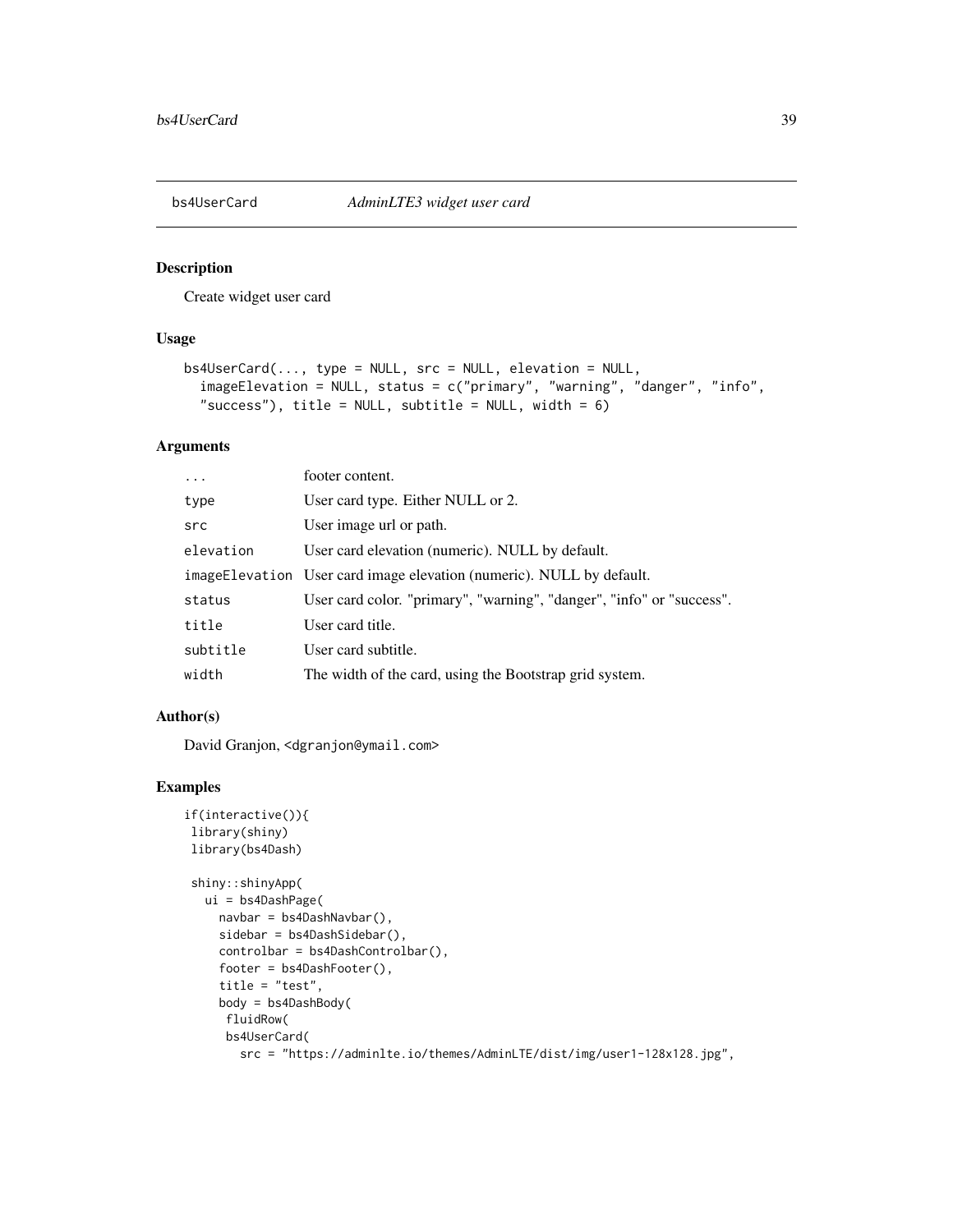```
status = "info",
       title = "User card type 1",
       subtitle = "a subtitle here",
       elevation = 4,
       "Any content here"
       ),
       bs4UserCard(
       type = 2,
       src = "https://adminlte.io/themes/AdminLTE/dist/img/user7-128x128.jpg",
       status = "success",
       imageElevation = 4,
       title = "User card type 2",
        subtitle = "a subtitle here",
       bs4ProgressBar(
        value = 5,
        striped = FALSE,
        status = "info"
        ),
       bs4ProgressBar(
         value = 5,
         striped = TRUE,
         status = "warning",
         width = "20%"
       )
      )
     )
    \lambda),
  server = function(input, output) {}
)
}
```
<span id="page-39-1"></span>bs4ValueBox *Boostrap 4 value box*

#### Description

A beautiful AdminLTE3 value box.

#### Usage

```
bs4ValueBox(value, subtitle, icon = NULL, elevation = NULL, status = NULL,
 width = 3, href = "#")
```
#### Arguments

| value    | The value to display in the box. Usually a number or short text. |
|----------|------------------------------------------------------------------|
| subtitle | Subtitle text.                                                   |

<span id="page-39-0"></span>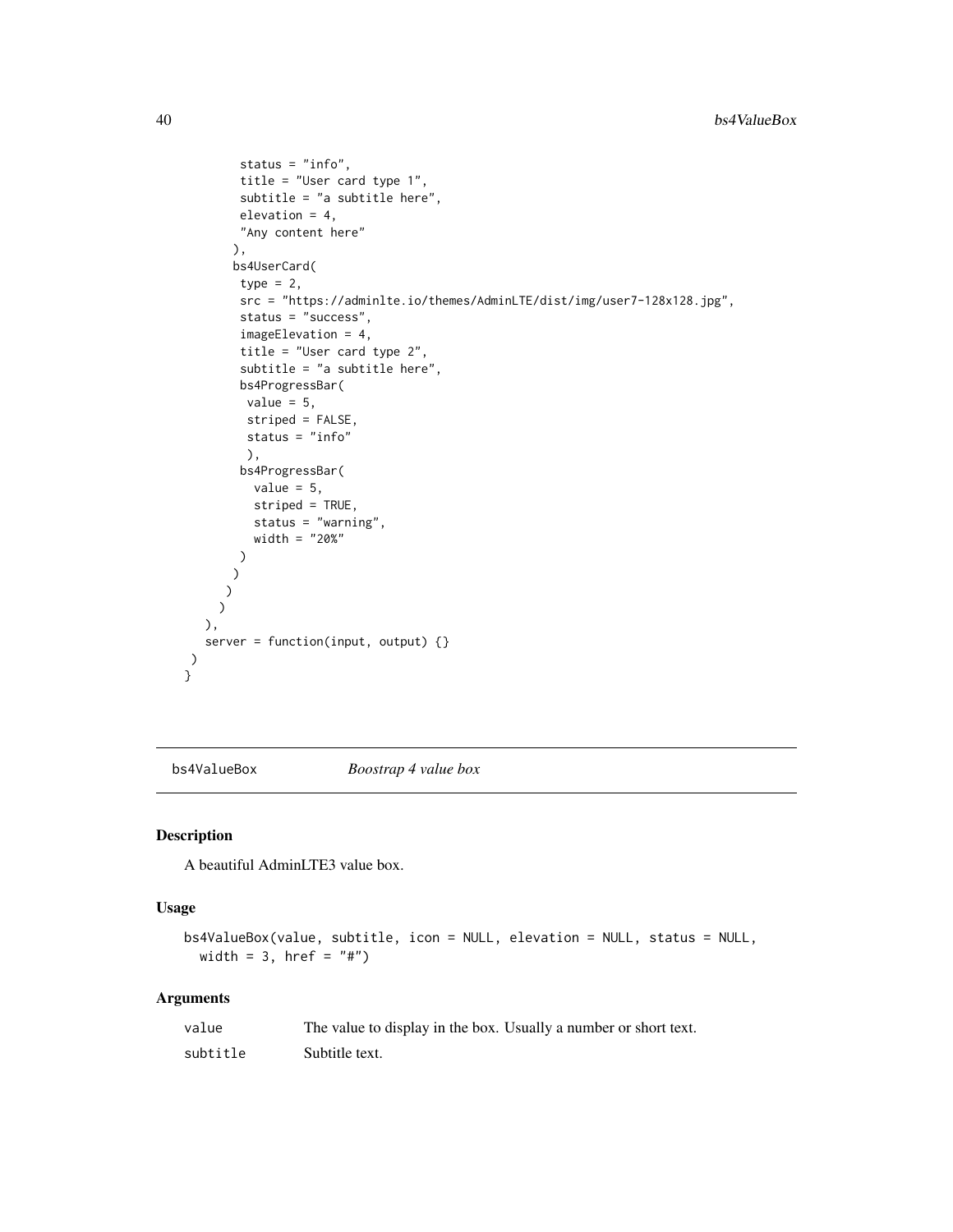#### <span id="page-40-0"></span> $b$ s4ValueBox 41

| icon      | An icon tag, created by icon.                                                                                                                                                                                                                                                                                     |
|-----------|-------------------------------------------------------------------------------------------------------------------------------------------------------------------------------------------------------------------------------------------------------------------------------------------------------------------|
| elevation | Value box elevation.                                                                                                                                                                                                                                                                                              |
| status    | A color for the box. "primary", "info", "success", "warning", "danger" or NULL.                                                                                                                                                                                                                                   |
| width     | The width of the box, using the Bootstrap grid system. This is used for row-<br>based layouts. The overall width of a region is 12, so the default value Box<br>width of 4 occupies 1/3 of that width. For column-based layouts, use NULL for<br>the width; the width is set by the column that contains the box. |
| href      | An optional URL to link to.                                                                                                                                                                                                                                                                                       |

#### Author(s)

David Granjon, <dgranjon@ymail.com>

# See Also

Other cards: [bs4Card](#page-9-1), [bs4InfoBox](#page-20-1), [bs4TabCard](#page-30-1)

```
if(interactive()){
library(shiny)
library(bs4Dash)
shiny::shinyApp(
  ui = bs4DashPage(
    navbar = bs4DashNavbar(),
    sidebar = bs4DashSidebar(),
    controlbar = bs4DashControlbar(),
    footer = bs4DashFooter(),
    title = "test",
    body = bs4DashBody(
     fluidRow(
      bs4ValueBox(
       value = 150,
       subtitle = "New orders",
       status = "primary",
       icon = "shopping-cart",
       href = "#"),
       bs4ValueBox(
       value = "53%",
       subtitle = "New orders",
       status = "danger",
       icon = "cogs"
       ),
       bs4ValueBox(
       value = "44",
       subtitle = "User Registrations",
       status = "warning",
       icon = "sliders"
       \mathcal{L}
```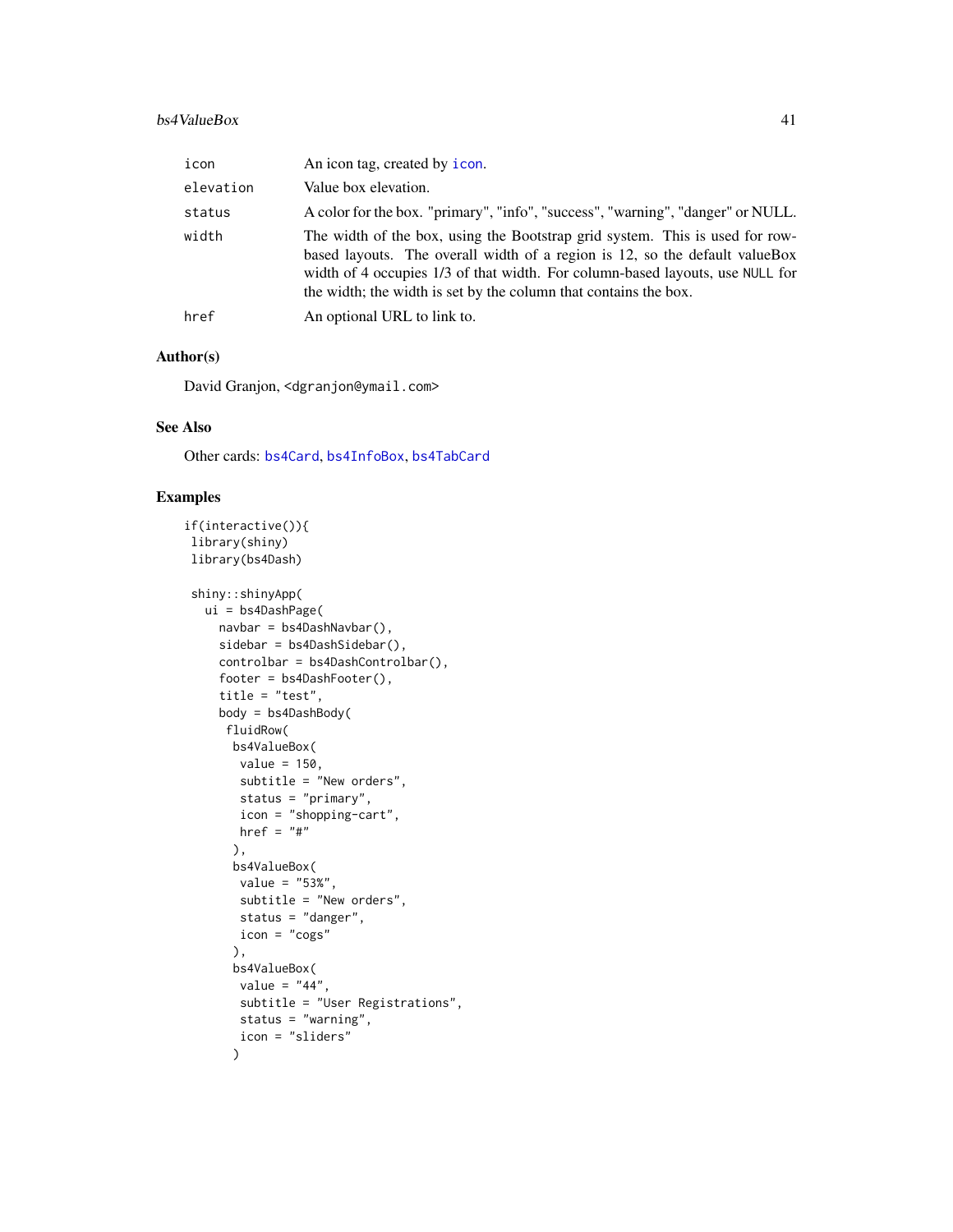```
)
       \mathcal{L}),
    server = function(input, output) {}
)
}<sup>1</sup>
```
<span id="page-41-1"></span>bs4ValueBoxOutput *Create a value box output (client side)*

#### Description

This is the UI-side function for creating a dynamic [bs4ValueBox](#page-39-1).

#### Usage

```
bs4ValueBoxOutput(outputId, width = 4)
```

```
bs4InfoBoxOutput(outputId, width = 4)
```
# Arguments

| outputId | Output variable name.                                                         |
|----------|-------------------------------------------------------------------------------|
| width    | The width of the box, using the Bootstrap grid system. This is used for row-  |
|          | based layouts. The overall width of a region is 12, so the default valueBox   |
|          | width of 4 occupies 1/3 of that width. For column-based layouts, use NULL for |
|          | the width; the width is set by the column that contains the box.              |

#### See Also

[renderbs4ValueBox](#page-43-1) for the corresponding server-side function and examples.

dropdownDivider *Create a box dropdown divider*

# Description

Create a box dropdown divider

# Usage

```
dropdownDivider()
```
### Note

Useful to separate 2 sections of dropdown items.

<span id="page-41-0"></span>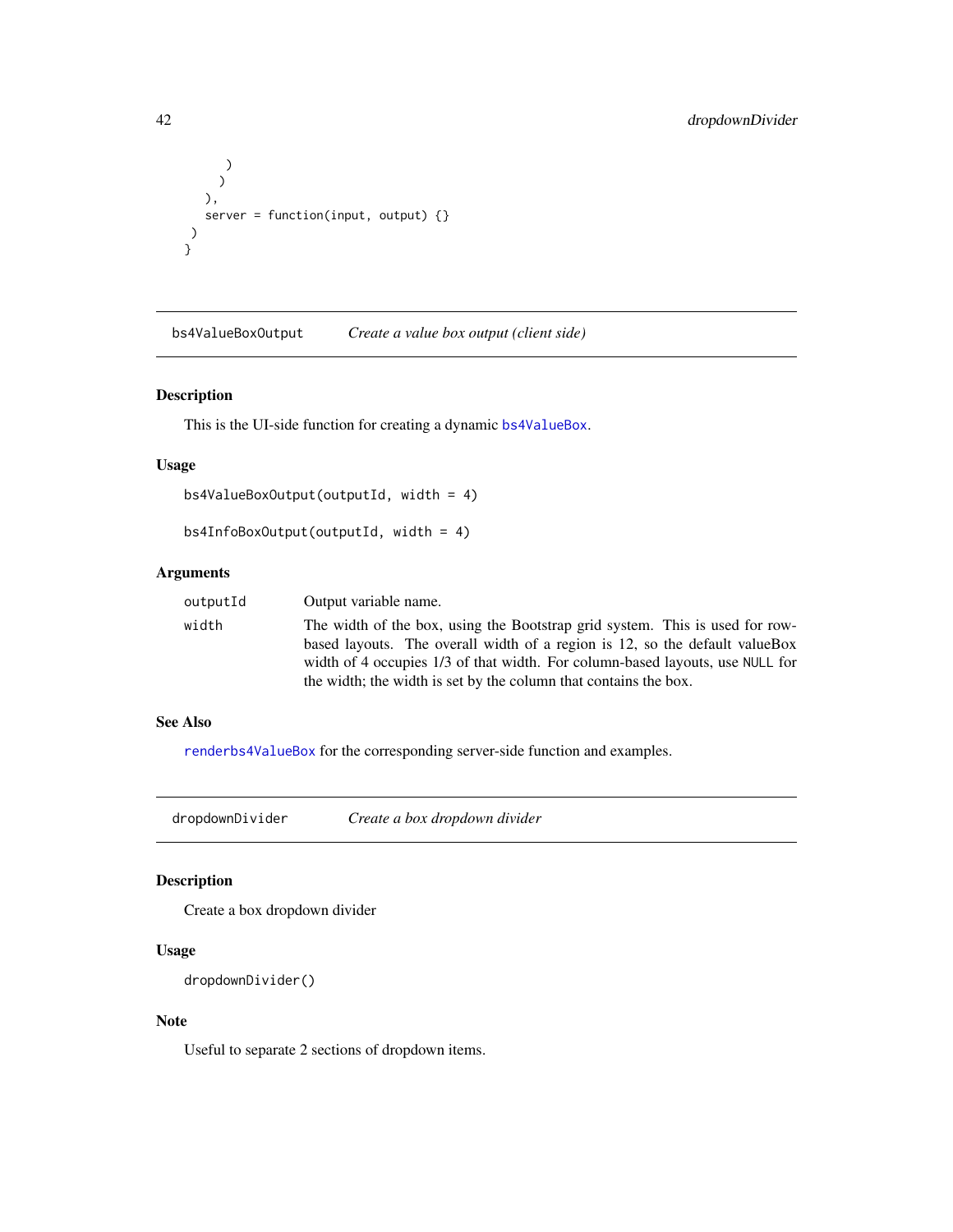# <span id="page-42-0"></span>dropdownItem 43

# Author(s)

David Granjon, <dgranjon@ymail.com>

dropdownItem *Create a box dropdown item*

# Description

Create a box dropdown item

# Usage

 $dropdownItem(url = NULL, name = NULL)$ 

### Arguments

| url  | Target url or page. |
|------|---------------------|
| name | Item name.          |

# Author(s)

David Granjon, <dgranjon@ymail.com>

dropdownItemList *Create a box dropdown item list*

# Description

Can be used to add dropdown items to a cardtool.

# Usage

```
dropdownItemList(...)
```
#### Arguments

... Slot for dropdownItem.

# Author(s)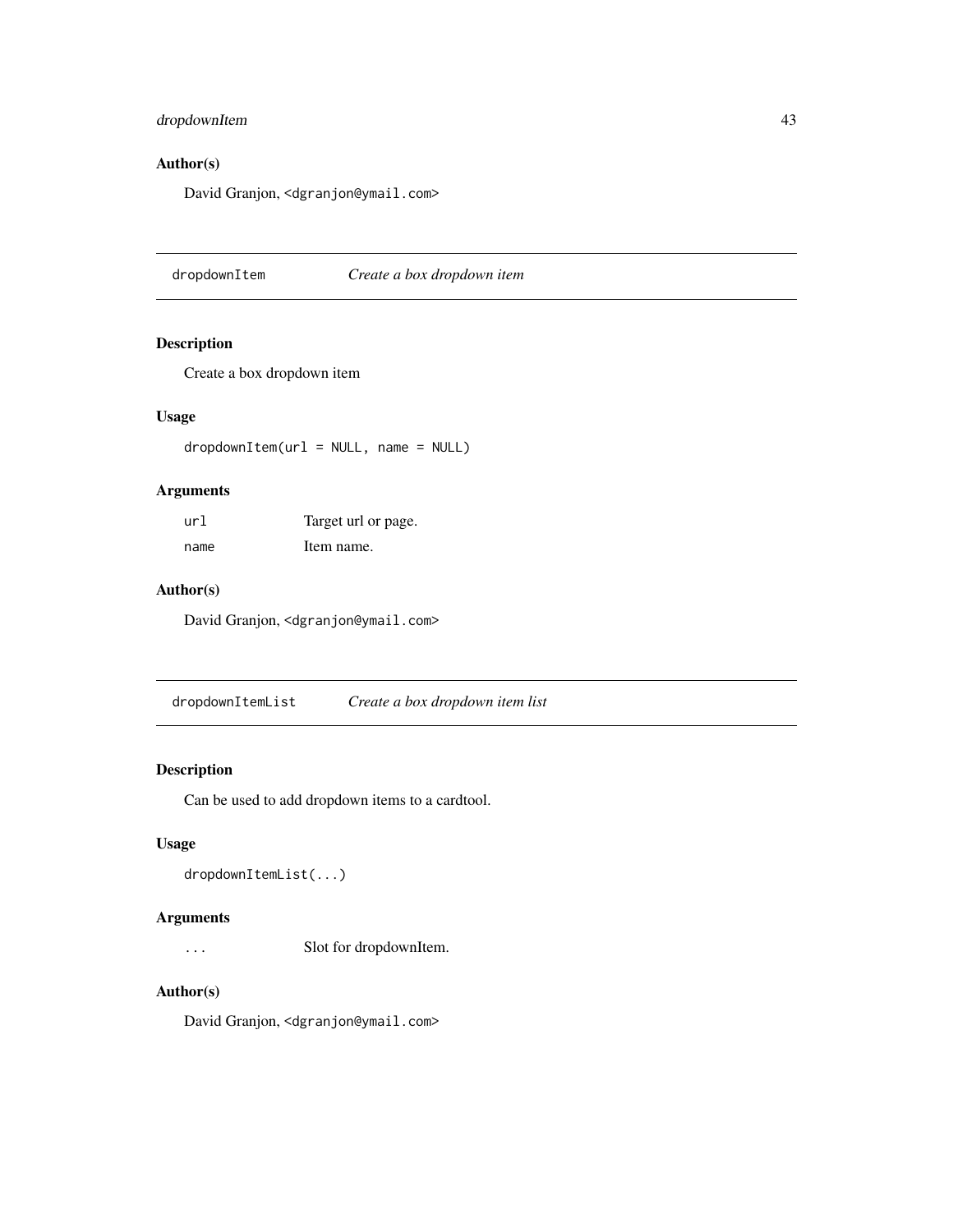<span id="page-43-1"></span><span id="page-43-0"></span>renderbs4ValueBox *Create a value box (server side)*

### Description

This is the server-side function for creating a dynamic [bs4ValueBox](#page-39-1).

# Usage

```
renderbs4ValueBox(expr, env = parent.frame(), quoted = FALSE)
```

```
renderbs4InfoBox(expr, env = parent.frame(), quoted = FALSE)
```
#### Arguments

| expr   | An expression that returns a Shiny tag object, HTML, or a list of such objects.                                          |
|--------|--------------------------------------------------------------------------------------------------------------------------|
| env    | The environment in which to evaluate expr.                                                                               |
| quoted | Is expr a quoted expression (with $\text{quote}()$ )? This is useful if you want to save<br>an expression in a variable. |

# Author(s)

David Granjon, <dgranjon@ymail.com>

# See Also

[bs4ValueBoxOutput](#page-41-1) for the corresponding UI-side function.

```
if(interactive()){
library(shiny)
library(bs4Dash)
shiny::shinyApp(
  ui = bs4DashPage(
    navbar = bs4DashNavbar(),
    sidebar = bs4DashSidebar(),
    controlbar = bs4DashControlbar(),
    footer = bs4DashFooter(),
    title = "test",
    body = bs4DashBody(
     fluidRow(
      bs4ValueBoxOutput("vbox"),
      bs4InfoBoxOutput("ibox")
     )
    )
  ),
```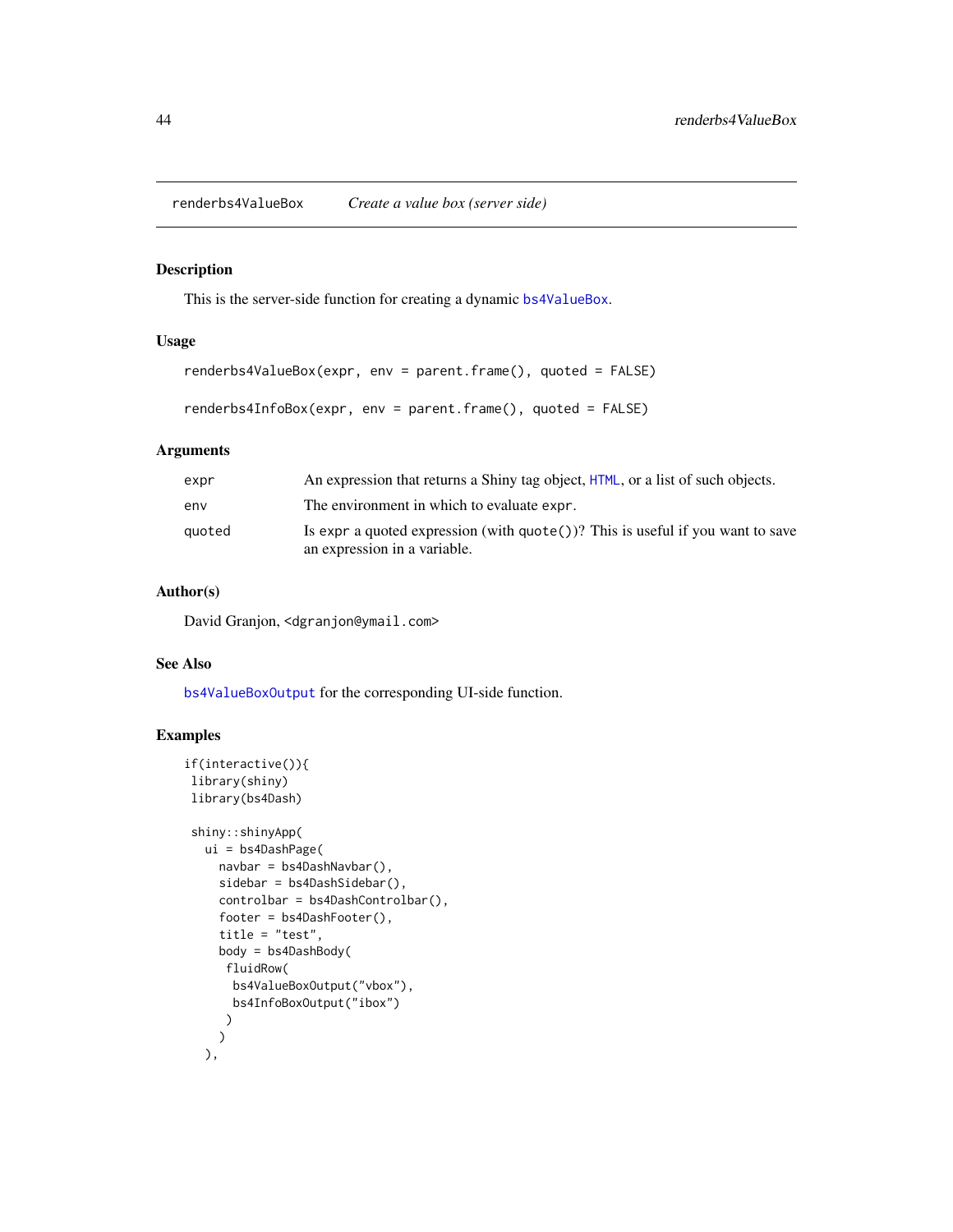```
server = function(input, output) {
    output$vbox <- renderbs4ValueBox({
     bs4ValueBox(
       value = 150,
       subtitle = "New orders",
       status = "primary",
       icon = "shopping-cart",
      href = "#")
   })
   output$ibox <- renderbs4InfoBox({
     bs4InfoBox(
      title = "Comments",
      gradientColor = "success",
      value = 41410,
      icon = "comments" )
   })
  }
)
}
```